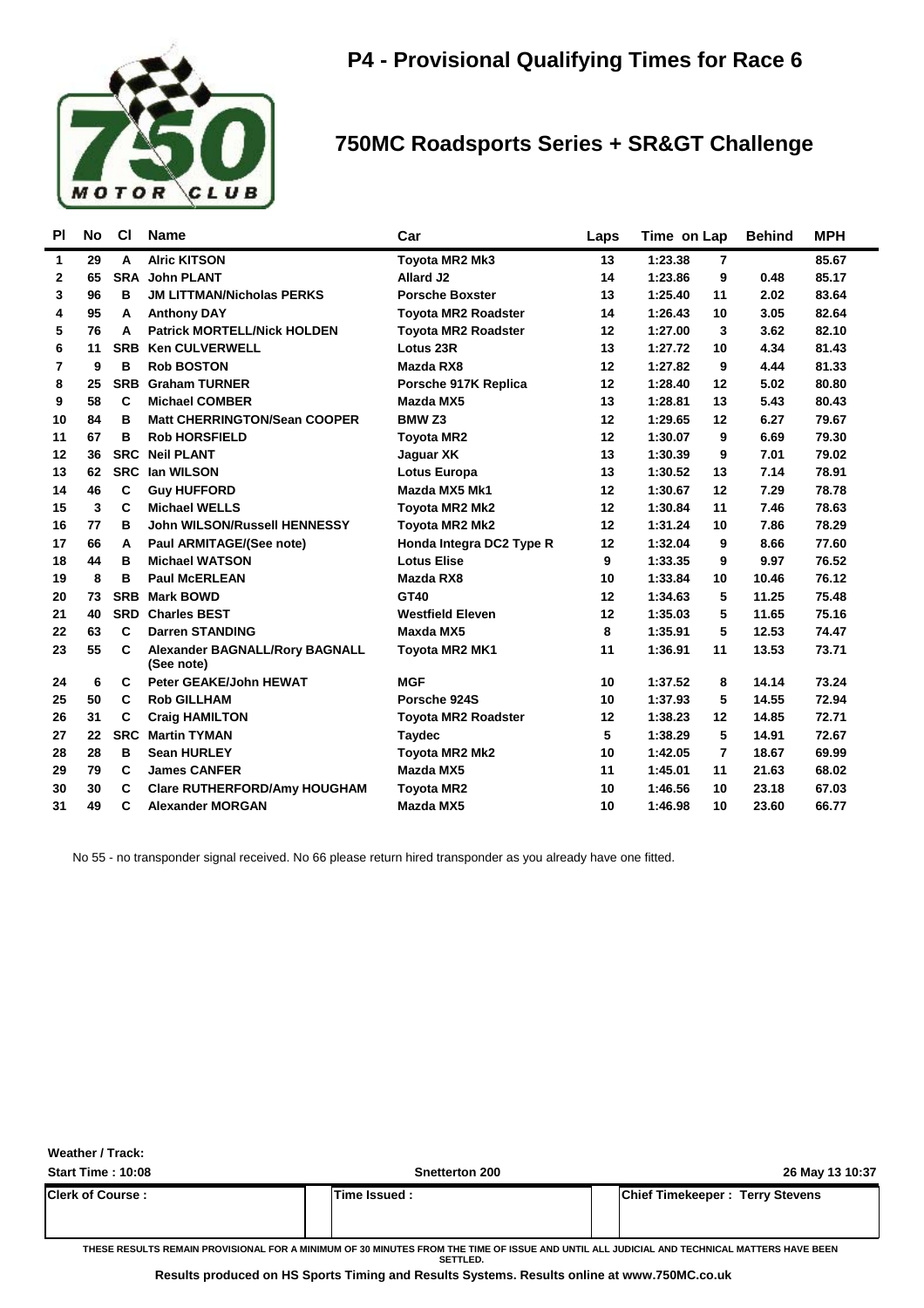## **750MC Roadsports Series + SR&GT Challenge**

### **LAP TIMES - P4 - Provisional Qualifying Times for Race 6**

| 3  |                               | <b>Michael WELLS</b>                                                                                                                  |                                                     |                                                        |                                               |                                                                                                                                                                                                                                                                                                                                             |                   |              |                                                                         |                        |                              |
|----|-------------------------------|---------------------------------------------------------------------------------------------------------------------------------------|-----------------------------------------------------|--------------------------------------------------------|-----------------------------------------------|---------------------------------------------------------------------------------------------------------------------------------------------------------------------------------------------------------------------------------------------------------------------------------------------------------------------------------------------|-------------------|--------------|-------------------------------------------------------------------------|------------------------|------------------------------|
|    | Lap<br>11                     | $\sim$ 1<br>1 2:21.96<br>1:30.84                                                                                                      | $\overline{2}$ $\overline{3}$<br>1:36.17<br>1:31.80 | 1:30.85                                                | $\sim$ 4 and $\sim$ 4 and $\sim$ 4 and $\sim$ | 1:32.07  1:31.00                                                                                                                                                                                                                                                                                                                            | $5 \t\t 6 \t\t 7$ |              | 8                                                                       | 9<br>1:36.94           | $\sim$ 10<br>1:30.90         |
| 6  |                               | <b>Peter GEAKE</b>                                                                                                                    |                                                     |                                                        |                                               |                                                                                                                                                                                                                                                                                                                                             |                   |              |                                                                         |                        |                              |
|    | Lap                           | $\sim$ 1<br>$1 \quad 2:44.53$                                                                                                         | $\overline{2}$ $\overline{3}$                       | 1:56.35  1:54.44  1:50.19  1:43.98                     | $\sim$ 4 $\sim$                               |                                                                                                                                                                                                                                                                                                                                             | $5 \t\t 6 \t\t 7$ |              | 8<br>2:42.03 2:42.03 1:37.52                                            | $9^{\circ}$<br>1:38.16 | $\sim$ 10<br>1:41.60         |
| 8  |                               | <b>Paul McERLEAN</b>                                                                                                                  |                                                     |                                                        |                                               |                                                                                                                                                                                                                                                                                                                                             |                   |              |                                                                         |                        |                              |
|    | Lap<br>$1 \quad \blacksquare$ | $1 \t2 \t3 \t4$<br>3:11.51                                                                                                            |                                                     |                                                        |                                               |                                                                                                                                                                                                                                                                                                                                             |                   |              | $5 \t\t 6 \t\t 7 \t\t 8$<br>1:37.61  4:34.93  1:45.70  1:39.10  1:34.59 | $9^{\circ}$<br>1:34.59 | $\blacksquare$ 10<br>1:33.84 |
| 9  |                               | <b>Rob BOSTON</b>                                                                                                                     |                                                     |                                                        |                                               |                                                                                                                                                                                                                                                                                                                                             |                   |              |                                                                         |                        |                              |
|    | Lap<br>$1 \quad \Box$<br>11   | $\sim$ 1<br>3:08.57<br>1:28.13                                                                                                        | 1:31.87<br>2:05.55                                  | $2 \t 3$<br>1:30.22                                    | $\sim$ 4 $\sim$<br>1:29.70  1:31.08           |                                                                                                                                                                                                                                                                                                                                             | $5 \t\t 6 \t\t 7$ |              | 8                                                                       | 9<br>1:27.82           | $\blacksquare$ 10<br>1:28.78 |
| 11 |                               | <b>Ken CULVERWELL</b>                                                                                                                 |                                                     |                                                        |                                               |                                                                                                                                                                                                                                                                                                                                             |                   |              |                                                                         |                        |                              |
|    | Lap                           | $\sim$ 1<br>1 1:57.41<br>11  1:28.88  1:29.46                                                                                         | $\overline{\mathbf{2}}$                             | $\overline{\mathbf{3}}$<br>1:42.00  1:35.76<br>1:28.23 | $\sim$ 4                                      |                                                                                                                                                                                                                                                                                                                                             | $5 \t\t 6 \t\t 7$ |              | 8                                                                       | 9<br>1:28.50           | 10 <sup>°</sup><br>1:27.72   |
| 22 |                               | <b>Martin TYMAN</b>                                                                                                                   |                                                     |                                                        |                                               |                                                                                                                                                                                                                                                                                                                                             |                   |              |                                                                         |                        |                              |
|    |                               | Lap 1 2 3 4<br>1 3:04.69                                                                                                              |                                                     | 1:47.48  1:44.64  1:40.81  1:38.29                     |                                               | 5                                                                                                                                                                                                                                                                                                                                           |                   | 6 7          | 8                                                                       | 9                      | - 10                         |
| 25 |                               | <b>Graham TURNER</b>                                                                                                                  |                                                     |                                                        |                                               |                                                                                                                                                                                                                                                                                                                                             |                   |              |                                                                         |                        |                              |
|    | Lap                           | $\sim$ $\sim$ $\sim$ $\sim$ $\sim$ $\sim$<br>$1 \t3:16.61$<br>11  1:29.62  1:28.40                                                    | $\overline{\mathbf{2}}$<br>1:35.60                  | 3 <sup>1</sup>                                         | 1:43.22  1:40.56  1:40.55                     | $\overline{4}$ and $\overline{4}$ and $\overline{4}$ and $\overline{4}$ and $\overline{4}$ and $\overline{4}$ and $\overline{4}$ and $\overline{4}$ and $\overline{4}$ and $\overline{4}$ and $\overline{4}$ and $\overline{4}$ and $\overline{4}$ and $\overline{4}$ and $\overline{4}$ and $\overline{4}$ and $\overline{4}$ and<br>$5 -$ | $6 -$             | $\mathbf{7}$ | 8<br>1:32.05  1:30.79  1:45.55                                          | 1:28.54                | $9 \t 10$<br>1:36.43         |
| 28 |                               | <b>Sean HURLEY</b>                                                                                                                    |                                                     |                                                        |                                               |                                                                                                                                                                                                                                                                                                                                             |                   |              |                                                                         |                        |                              |
|    |                               | Lap 1<br>1 2:59.33 1:44.99 1:50.65 1:45.04 1:42.94 1:42.75 1:42.05 3:20.52 1:51.19 1:42.98                                            | $\mathbf{2}$                                        | 3 <sup>7</sup>                                         | 4                                             | $5 -$                                                                                                                                                                                                                                                                                                                                       | 6                 | $\mathbf{7}$ | 8.                                                                      | $9^{\circ}$            | $-10$                        |
| 29 |                               | <b>Alric KITSON</b>                                                                                                                   |                                                     |                                                        |                                               |                                                                                                                                                                                                                                                                                                                                             |                   |              |                                                                         |                        |                              |
|    |                               | Lap 1 2 3 4 5 6 7 8 9 10<br>12:22.52<br>11  1:38.18  1:43.45                                                                          | 1:34.06                                             | 1:26.75<br>1:31.71                                     |                                               |                                                                                                                                                                                                                                                                                                                                             |                   |              | 1:27.40  1:27.17  1:24.61  1:23.38  1:40.42                             | 1:26.80                | 1:23.76                      |
| 30 |                               | <b>Clare RUTHERFORD</b>                                                                                                               |                                                     |                                                        |                                               |                                                                                                                                                                                                                                                                                                                                             |                   |              |                                                                         |                        |                              |
|    |                               | Lap 1 2 3 4 5 6 7 8 9 10<br>1 2:42.59  1:48.48  1:50.56  1:51.99  1:53.01                                                             |                                                     |                                                        |                                               |                                                                                                                                                                                                                                                                                                                                             |                   |              | 3:01.79  1:56.77  1:53.37                                               | 1:48.06                | 1:46.56                      |
| 31 |                               | <b>Craig HAMILTON</b>                                                                                                                 |                                                     |                                                        |                                               |                                                                                                                                                                                                                                                                                                                                             |                   |              |                                                                         |                        |                              |
|    |                               | Lap 1 2 3 4 5 6 7 8 9 10<br>1 2:51.12 1:45.41 1:45.84 1:51.14 1:45.75 1:43.69 1:40.23 1:43.86 1:42.97 1:39.85<br>11  1:38.72  1:38.23 |                                                     |                                                        |                                               |                                                                                                                                                                                                                                                                                                                                             |                   |              |                                                                         |                        |                              |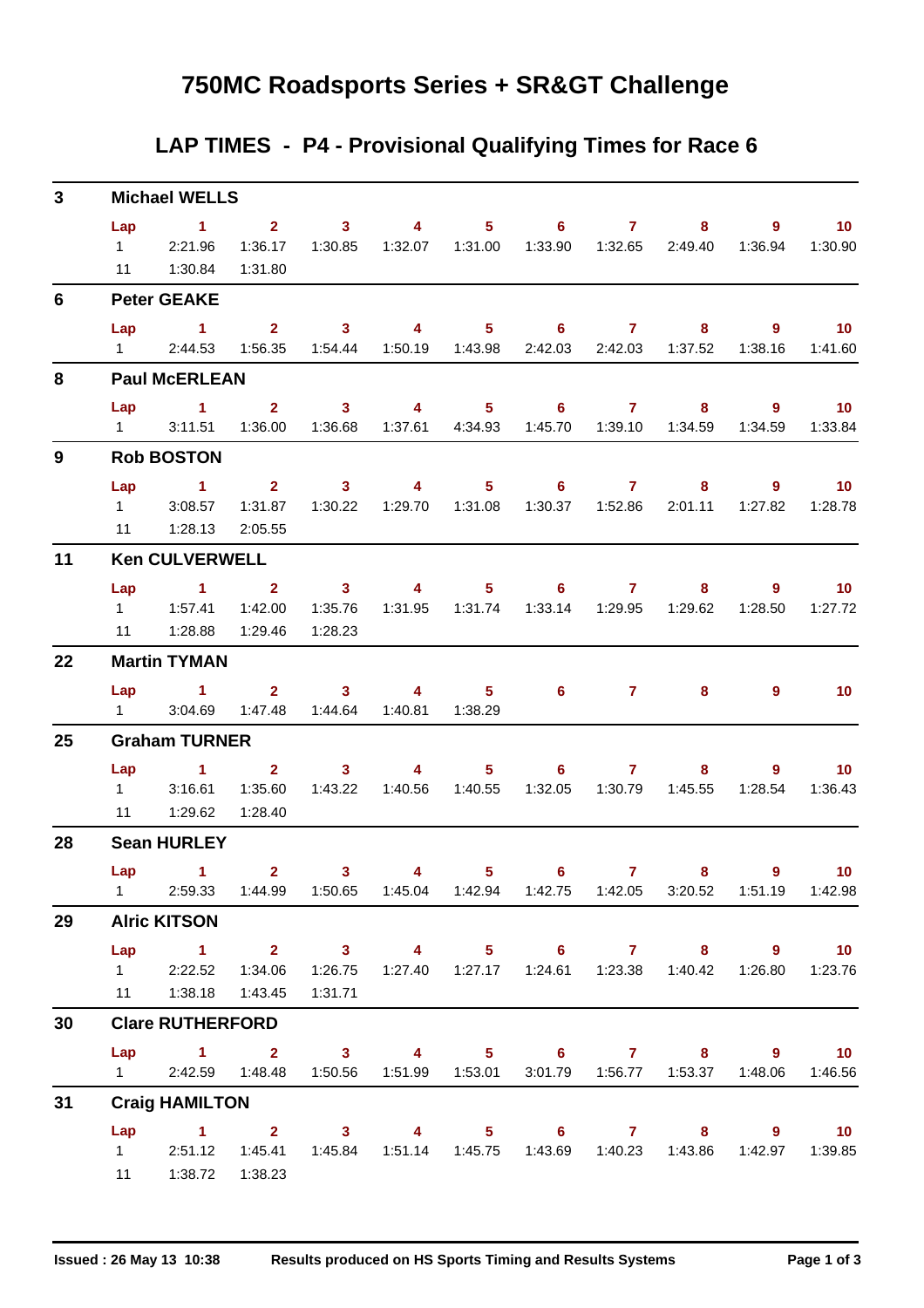| 36 |                        | <b>Neil PLANT</b>                                                 |                           |                                    |                                                                                                                                                                                                                                                                                                                                    |                                                                                                                                                                                                                                                                                                                                    |                                                                                 |                  |                           |                           |                   |
|----|------------------------|-------------------------------------------------------------------|---------------------------|------------------------------------|------------------------------------------------------------------------------------------------------------------------------------------------------------------------------------------------------------------------------------------------------------------------------------------------------------------------------------|------------------------------------------------------------------------------------------------------------------------------------------------------------------------------------------------------------------------------------------------------------------------------------------------------------------------------------|---------------------------------------------------------------------------------|------------------|---------------------------|---------------------------|-------------------|
|    | Lap                    | $\sim$ 1                                                          |                           | 2 3                                | $\sim$ 4                                                                                                                                                                                                                                                                                                                           |                                                                                                                                                                                                                                                                                                                                    | $5 \t\t 6 \t\t 7$                                                               |                  | 8                         | 9                         | $\blacksquare$ 10 |
|    | $1 \quad \Box$         | 3:07.41                                                           | 1:38.39                   | 1:34.90                            |                                                                                                                                                                                                                                                                                                                                    |                                                                                                                                                                                                                                                                                                                                    |                                                                                 |                  | 1:32.17                   | 1:30.39                   | 1:30.96           |
|    | 11                     | 1:34.35                                                           | 1:32.71                   | 1:58.02                            |                                                                                                                                                                                                                                                                                                                                    |                                                                                                                                                                                                                                                                                                                                    |                                                                                 |                  |                           |                           |                   |
| 40 |                        | <b>Charles BEST</b>                                               |                           |                                    |                                                                                                                                                                                                                                                                                                                                    |                                                                                                                                                                                                                                                                                                                                    |                                                                                 |                  |                           |                           |                   |
|    | Lap                    | $\sim$ 1                                                          | $2^{\circ}$               | $\sim$ 3                           | $\overline{\mathbf{4}}$                                                                                                                                                                                                                                                                                                            | $5 -$                                                                                                                                                                                                                                                                                                                              | $\overline{\phantom{a}}$ 6                                                      | $\overline{7}$   | 8                         | $\overline{9}$            | $\overline{10}$   |
|    |                        | 1 2:16.67                                                         |                           | 1:45.12  1:38.25  1:37.05  1:35.03 |                                                                                                                                                                                                                                                                                                                                    |                                                                                                                                                                                                                                                                                                                                    |                                                                                 |                  | 1:35.11                   | 1:36.48                   | 1:43.05           |
|    |                        | 11  1:47.07  1:50.02                                              |                           |                                    |                                                                                                                                                                                                                                                                                                                                    |                                                                                                                                                                                                                                                                                                                                    |                                                                                 |                  |                           |                           |                   |
| 44 |                        | <b>Michael WATSON</b>                                             |                           |                                    |                                                                                                                                                                                                                                                                                                                                    |                                                                                                                                                                                                                                                                                                                                    |                                                                                 |                  |                           |                           |                   |
|    | Lap                    | $1 \t2 \t3 \t4$                                                   |                           |                                    |                                                                                                                                                                                                                                                                                                                                    |                                                                                                                                                                                                                                                                                                                                    | $5 \t\t 6 \t\t 7$                                                               |                  | 8                         | 9                         | 10                |
|    | $1 \quad \blacksquare$ |                                                                   | 3:18.94  1:37.61  1:34.95 |                                    |                                                                                                                                                                                                                                                                                                                                    |                                                                                                                                                                                                                                                                                                                                    |                                                                                 | 6:36.14  1:45.15 | 1:33.89                   | 1:33.35                   |                   |
| 46 |                        | <b>Guy HUFFORD</b>                                                |                           |                                    |                                                                                                                                                                                                                                                                                                                                    |                                                                                                                                                                                                                                                                                                                                    |                                                                                 |                  |                           |                           |                   |
|    | Lap                    | $\sim$ $\sim$ $\sim$ $\sim$ $\sim$ $\sim$                         |                           | $2 \t 3$                           | $\overline{4}$ and $\overline{4}$ and $\overline{4}$ and $\overline{4}$ and $\overline{4}$ and $\overline{4}$ and $\overline{4}$ and $\overline{4}$ and $\overline{4}$ and $\overline{4}$ and $\overline{4}$ and $\overline{4}$ and $\overline{4}$ and $\overline{4}$ and $\overline{4}$ and $\overline{4}$ and $\overline{4}$ and |                                                                                                                                                                                                                                                                                                                                    | $5 \t\t 6 \t\t 7$                                                               |                  |                           | $\overline{9}$<br>$8 - 1$ | $\sim$ 10         |
|    | $1 \quad \Box$         | 3:11.85                                                           | 1:42.72                   | 1:39.82                            |                                                                                                                                                                                                                                                                                                                                    | 1:34.67  1:33.48                                                                                                                                                                                                                                                                                                                   |                                                                                 |                  | 2:27.15  1:39.14  1:31.82 | 1:35.62                   | 1:31.59           |
|    | 11                     | 1:30.94                                                           | 1:30.67                   |                                    |                                                                                                                                                                                                                                                                                                                                    |                                                                                                                                                                                                                                                                                                                                    |                                                                                 |                  |                           |                           |                   |
| 49 |                        | <b>Alexander MORGAN</b>                                           |                           |                                    |                                                                                                                                                                                                                                                                                                                                    |                                                                                                                                                                                                                                                                                                                                    |                                                                                 |                  |                           |                           |                   |
|    | Lap                    | $\sim$ 1                                                          | $\mathbf{2}$              | $\overline{\mathbf{3}}$            | $\sim$ 4 $\sim$ 100 $\sim$ 100 $\sim$ 100 $\sim$ 100 $\sim$ 100 $\sim$ 100 $\sim$ 100 $\sim$ 100 $\sim$ 100 $\sim$ 100 $\sim$ 100 $\sim$ 100 $\sim$ 100 $\sim$ 100 $\sim$ 100 $\sim$ 100 $\sim$ 100 $\sim$ 100 $\sim$ 100 $\sim$ 100 $\sim$ 100 $\sim$ 100 $\sim$ 100 $\sim$ 10                                                    |                                                                                                                                                                                                                                                                                                                                    | $5 \t\t 6 \t\t 7$                                                               |                  |                           | $8 - 1$                   | $9 \t 10$         |
|    |                        | 1 2:33.47 1:52.02 1:51.07 1:49.42 1:51.71 1:50.28 3:09.93 1:55.27 |                           |                                    |                                                                                                                                                                                                                                                                                                                                    |                                                                                                                                                                                                                                                                                                                                    |                                                                                 |                  |                           | 1:50.43                   | 1:46.98           |
| 50 |                        | <b>Rob GILLHAM</b>                                                |                           |                                    |                                                                                                                                                                                                                                                                                                                                    |                                                                                                                                                                                                                                                                                                                                    |                                                                                 |                  |                           |                           |                   |
|    |                        | Lap 1 2 3 4 5 6 7 8                                               |                           |                                    |                                                                                                                                                                                                                                                                                                                                    |                                                                                                                                                                                                                                                                                                                                    |                                                                                 |                  |                           | 9                         | $\blacksquare$ 10 |
|    |                        | 1 2:21.96                                                         | 1:46.51                   | 1:41.32                            |                                                                                                                                                                                                                                                                                                                                    |                                                                                                                                                                                                                                                                                                                                    |                                                                                 |                  | 1:44.53                   | 1:44.40                   | 1:41.50           |
| 55 |                        | <b>Alexander BAGNALL</b>                                          |                           |                                    |                                                                                                                                                                                                                                                                                                                                    |                                                                                                                                                                                                                                                                                                                                    |                                                                                 |                  |                           |                           |                   |
|    | Lap                    | $\sim$ 1                                                          | $\mathbf{2}$              | 3 <sup>1</sup>                     |                                                                                                                                                                                                                                                                                                                                    | $\overline{4}$ and $\overline{4}$ and $\overline{4}$ and $\overline{4}$ and $\overline{4}$ and $\overline{4}$ and $\overline{4}$ and $\overline{4}$ and $\overline{4}$ and $\overline{4}$ and $\overline{4}$ and $\overline{4}$ and $\overline{4}$ and $\overline{4}$ and $\overline{4}$ and $\overline{4}$ and $\overline{4}$ and | $5 \t\t 6 \t\t 7$                                                               |                  | 8                         | 9                         | $\overline{10}$   |
|    |                        | 12:31.33                                                          | 1:44.36                   | 1:41.95                            |                                                                                                                                                                                                                                                                                                                                    |                                                                                                                                                                                                                                                                                                                                    | 1:40.79  3:53.03  1:51.13  1:43.56  1:40.63                                     |                  |                           | 1:40.60                   | 1:38.75           |
|    | 11                     | 1:36.91                                                           |                           |                                    |                                                                                                                                                                                                                                                                                                                                    |                                                                                                                                                                                                                                                                                                                                    |                                                                                 |                  |                           |                           |                   |
| 58 |                        | <b>Michael COMBER</b>                                             |                           |                                    |                                                                                                                                                                                                                                                                                                                                    |                                                                                                                                                                                                                                                                                                                                    |                                                                                 |                  |                           |                           |                   |
|    |                        | Lap $1$ 2                                                         |                           | 3 <sup>1</sup>                     | 4                                                                                                                                                                                                                                                                                                                                  | $5 -$                                                                                                                                                                                                                                                                                                                              | 6                                                                               | $7 -$            | 8                         | $9^{\circ}$               | 10                |
|    | $1 \quad$              | 3:09.50                                                           |                           |                                    |                                                                                                                                                                                                                                                                                                                                    |                                                                                                                                                                                                                                                                                                                                    | 1:33.35  1:33.68  1:31.09  1:30.92  1:32.77  1:31.57  1:30.03  1:30.53  1:31.59 |                  |                           |                           |                   |
|    |                        | 11   1:32.07                                                      |                           | 1:28.87  1:28.81                   |                                                                                                                                                                                                                                                                                                                                    |                                                                                                                                                                                                                                                                                                                                    |                                                                                 |                  |                           |                           |                   |
| 62 |                        | lan WILSON                                                        |                           |                                    |                                                                                                                                                                                                                                                                                                                                    |                                                                                                                                                                                                                                                                                                                                    |                                                                                 |                  |                           |                           |                   |
|    | Lap                    | $\sim$ 1                                                          | $2 \t 3$                  |                                    |                                                                                                                                                                                                                                                                                                                                    |                                                                                                                                                                                                                                                                                                                                    | 4 5 6 7 8 9 10                                                                  |                  |                           |                           |                   |
|    |                        | 1 2:29.52                                                         |                           |                                    |                                                                                                                                                                                                                                                                                                                                    |                                                                                                                                                                                                                                                                                                                                    | 1:43.91  1:37.63  1:35.71  1:34.22  1:34.07  1:32.75  1:31.26  1:36.33  1:34.01 |                  |                           |                           |                   |
|    |                        | 11   1:30.59   1:31.62                                            |                           | 1:30.52                            |                                                                                                                                                                                                                                                                                                                                    |                                                                                                                                                                                                                                                                                                                                    |                                                                                 |                  |                           |                           |                   |
| 63 |                        | <b>Darren STANDING</b>                                            |                           |                                    |                                                                                                                                                                                                                                                                                                                                    |                                                                                                                                                                                                                                                                                                                                    |                                                                                 |                  |                           |                           |                   |
|    |                        | Lap 1 2 3 4 5 6 7 8                                               |                           |                                    |                                                                                                                                                                                                                                                                                                                                    |                                                                                                                                                                                                                                                                                                                                    |                                                                                 |                  |                           | 9                         | $\blacksquare$ 10 |
|    |                        | 1 3:11.27 1:43.36 1:39.79 1:38.07 1:35.91                         |                           |                                    |                                                                                                                                                                                                                                                                                                                                    |                                                                                                                                                                                                                                                                                                                                    |                                                                                 |                  | 1:39.18                   |                           |                   |
| 65 |                        | <b>John PLANT</b>                                                 |                           |                                    |                                                                                                                                                                                                                                                                                                                                    |                                                                                                                                                                                                                                                                                                                                    |                                                                                 |                  |                           |                           |                   |
|    |                        | Lap 1 2 3 4 5 6 7 8 9 10                                          |                           |                                    |                                                                                                                                                                                                                                                                                                                                    |                                                                                                                                                                                                                                                                                                                                    |                                                                                 |                  |                           |                           |                   |
|    |                        | 1 2:19.07 1:34.88                                                 |                           |                                    |                                                                                                                                                                                                                                                                                                                                    |                                                                                                                                                                                                                                                                                                                                    | 1:29.10  1:27.89  1:27.04  1:27.84  1:24.40  1:24.19  1:23.86  1:23.95          |                  |                           |                           |                   |
|    |                        | 11   1:28.38   1:24.89                                            |                           | 1:27.71                            | 1:34.82                                                                                                                                                                                                                                                                                                                            |                                                                                                                                                                                                                                                                                                                                    |                                                                                 |                  |                           |                           |                   |
| 66 |                        | <b>Paul ARMITAGE</b>                                              |                           |                                    |                                                                                                                                                                                                                                                                                                                                    |                                                                                                                                                                                                                                                                                                                                    |                                                                                 |                  |                           |                           |                   |
|    | Lap                    | 1 2 3 4 5 6 7 8 9 10<br>1 2:45.75 1:45.73                         |                           |                                    |                                                                                                                                                                                                                                                                                                                                    |                                                                                                                                                                                                                                                                                                                                    | 1:44.16  1:36.70  1:35.44  1:33.85  1:33.88  1:34.13  1:32.04  1:32.64          |                  |                           |                           |                   |
|    |                        |                                                                   |                           |                                    |                                                                                                                                                                                                                                                                                                                                    |                                                                                                                                                                                                                                                                                                                                    |                                                                                 |                  |                           |                           |                   |
|    | 11                     | 1:38.26                                                           | 1:48.05                   |                                    |                                                                                                                                                                                                                                                                                                                                    |                                                                                                                                                                                                                                                                                                                                    |                                                                                 |                  |                           |                           |                   |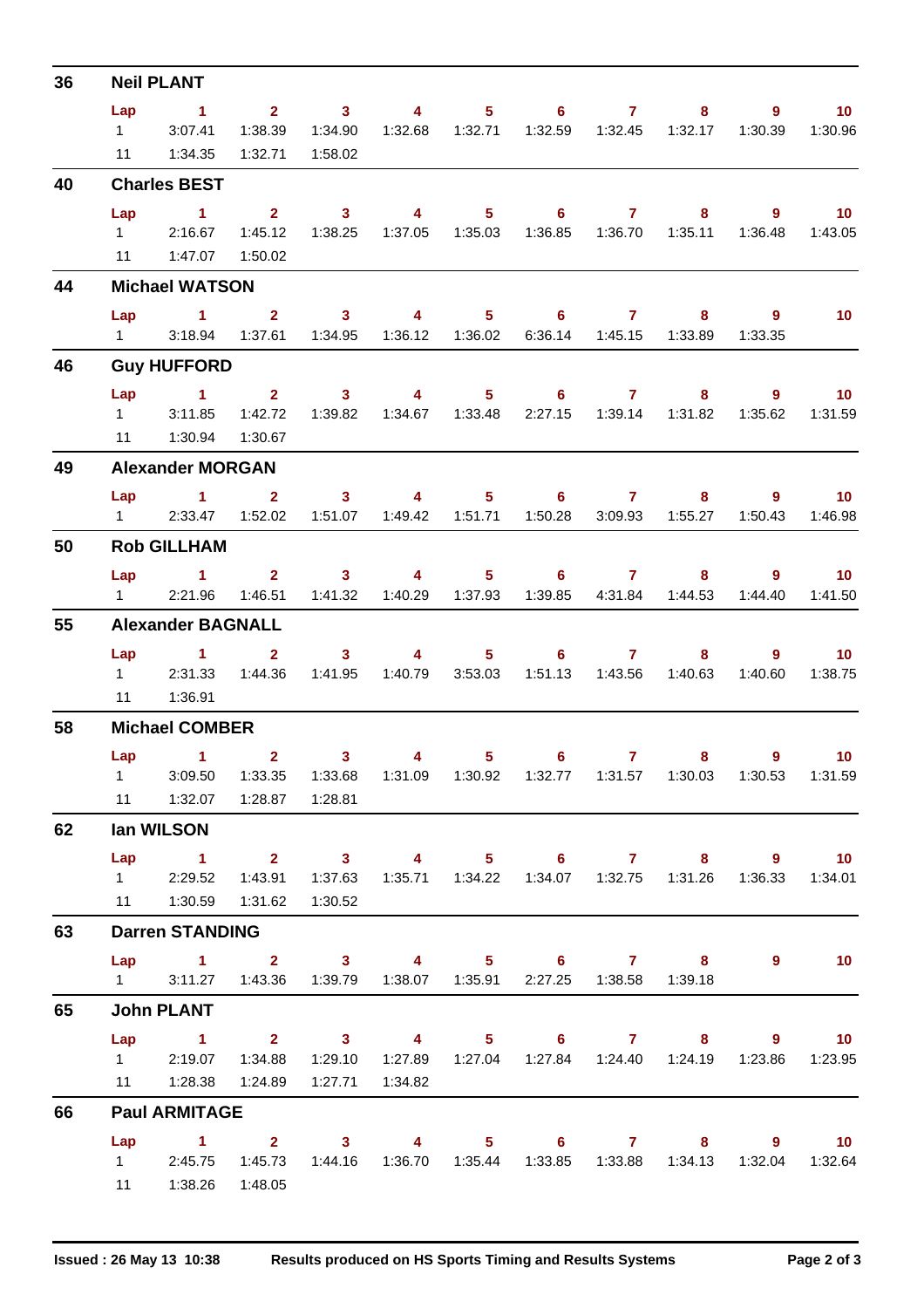| 67 |           | <b>Rob HORSFIELD</b>    |                |                         |                         |                |                |                |         |             |                 |
|----|-----------|-------------------------|----------------|-------------------------|-------------------------|----------------|----------------|----------------|---------|-------------|-----------------|
|    | Lap       | $\mathbf{1}$            | 2 <sup>7</sup> | 3 <sup>1</sup>          | $\overline{4}$          | 5 <sup>1</sup> | 6 <sup>1</sup> | $\mathbf{7}$   | 8       | 9           | 10 <sub>1</sub> |
|    | $1 \quad$ | 3:04.94                 | 1:35.99        | 1:34.64                 | 1:41.84  1:33.86        |                | 1:32.84        | 1:30.16        | 1:30.89 | 1:30.07     | 1:31.44         |
|    | 11        | 1:33.45                 | 1:32.61        |                         |                         |                |                |                |         |             |                 |
| 73 |           | <b>Mark BOWD</b>        |                |                         |                         |                |                |                |         |             |                 |
|    | Lap       | $\sim$ 1                | 2 <sup>1</sup> | 3 <sup>1</sup>          | $\overline{\mathbf{4}}$ | 5 <sub>5</sub> | 6 <sup>1</sup> | $\mathbf{7}$   | 8       | $9^{\circ}$ | 10              |
|    | $1 \quad$ | 2:15.78                 | 1:43.48        | 1:38.51                 | 1:36.51                 | 1:34.63        | 1:37.98        | 1:35.85        | 1:34.97 | 1:37.79     | 1:43.83         |
|    | 11        | 1:39.42                 | 1:35.78        |                         |                         |                |                |                |         |             |                 |
| 76 |           | <b>Patrick MORTELL</b>  |                |                         |                         |                |                |                |         |             |                 |
|    | Lap       | $\sim$ 1                | $\mathbf{2}$   | $\mathbf{3}$            | 4                       | 5 <sup>1</sup> | 6              | $\overline{7}$ | 8       | 9           | 10 <sup>°</sup> |
|    | $1 \quad$ | 2:47.58                 | 1:30.52        | 1:27.00                 | 1:30.09                 | 3:13.08        | 1:45.04        | 1:31.88        | 1:32.46 | 1:33.37     | 1:29.91         |
|    | 11        | 1:30.97                 | 1:29.62        |                         |                         |                |                |                |         |             |                 |
| 77 |           | <b>John WILSON</b>      |                |                         |                         |                |                |                |         |             |                 |
|    | Lap       | $\sim$ 1                | $\overline{2}$ | 3 <sup>7</sup>          | $\overline{4}$          | 5 <sup>1</sup> | 6              | $\mathbf{7}$   | 8       | 9           | 10 <sup>°</sup> |
|    | $1 \quad$ | 2:58.73                 | 1:34.17        | 1:34.33                 |                         |                | 1:33.32        | 2:47.13        | 1:43.20 | 1:33.20     | 1:31.24         |
|    | 11        | 1:32.09                 | 1:31.82        |                         |                         |                |                |                |         |             |                 |
| 79 |           | <b>James CANFER</b>     |                |                         |                         |                |                |                |         |             |                 |
|    | Lap       | $\blacktriangleleft$    | $\overline{2}$ | 3 <sup>1</sup>          | $\overline{\mathbf{4}}$ | 5 <sub>1</sub> | $6^{\circ}$    | 7 <sup>7</sup> | 8       | 9           | 10 <sub>1</sub> |
|    | $1 \quad$ | 3:09.28                 | 1:54.02        | 1:52.60                 |                         |                | 1:49.53        |                |         | 1:47.06     | 1:47.33         |
|    | 11        | 1:45.01                 |                |                         |                         |                |                |                |         |             |                 |
| 84 |           | <b>Matt CHERRINGTON</b> |                |                         |                         |                |                |                |         |             |                 |
|    | Lap       | $\overline{1}$          | $\overline{2}$ | $\overline{\mathbf{3}}$ | $\overline{\mathbf{4}}$ | 5 <sup>1</sup> | 6 <sup>1</sup> | $\mathbf{7}$   | 8       | 9           | 10 <sub>1</sub> |
|    | $1 \quad$ | 3:13.47                 | 1:37.97        | 1:32.64                 | 1:33.88                 | 1:31.25        | 2:44.58        | 1:38.41        | 1:31.91 | 1:34.88     | 1:32.78         |
|    | 11        | 1:31.04                 | 1:29.65        |                         |                         |                |                |                |         |             |                 |
| 95 |           | <b>Anthony DAY</b>      |                |                         |                         |                |                |                |         |             |                 |
|    | Lap       | $\sim$ 1                | 2 <sup>1</sup> | 3                       | 4                       | 5 <sup>1</sup> | 6              | $\mathbf{7}$   | 8       | 9           | 10 <sub>1</sub> |
|    | $1 \quad$ | 1:48.61                 | 1:48.02        | 1:27.65                 | 1:29.80                 | 1:32.85        | 1:26.93        | 1:28.96        | 1:29.23 | 1:28.80     | 1:26.43         |
|    | 11        | 1:28.24                 | 1:26.57        | 1:28.02                 | 1:27.02                 |                |                |                |         |             |                 |
| 96 |           | <b>JM LITTMAN</b>       |                |                         |                         |                |                |                |         |             |                 |
|    | Lap       | $\sim$ 1                | $\mathbf{2}$   | 3                       | 4                       | 5              | 6              | $\mathbf{7}$   | 8       | 9           | 10 <sup>°</sup> |
|    | $1 \quad$ | 2:23.95                 | 1:31.95        | 1:26.79                 | 1:28.06                 | 2:23.96        | 1:35.08        | 1:28.06        | 1:27.97 | 1:28.47     | 1:28.69         |
|    | 11        | 1:25.40                 | 1:27.27        | 1:25.66                 |                         |                |                |                |         |             |                 |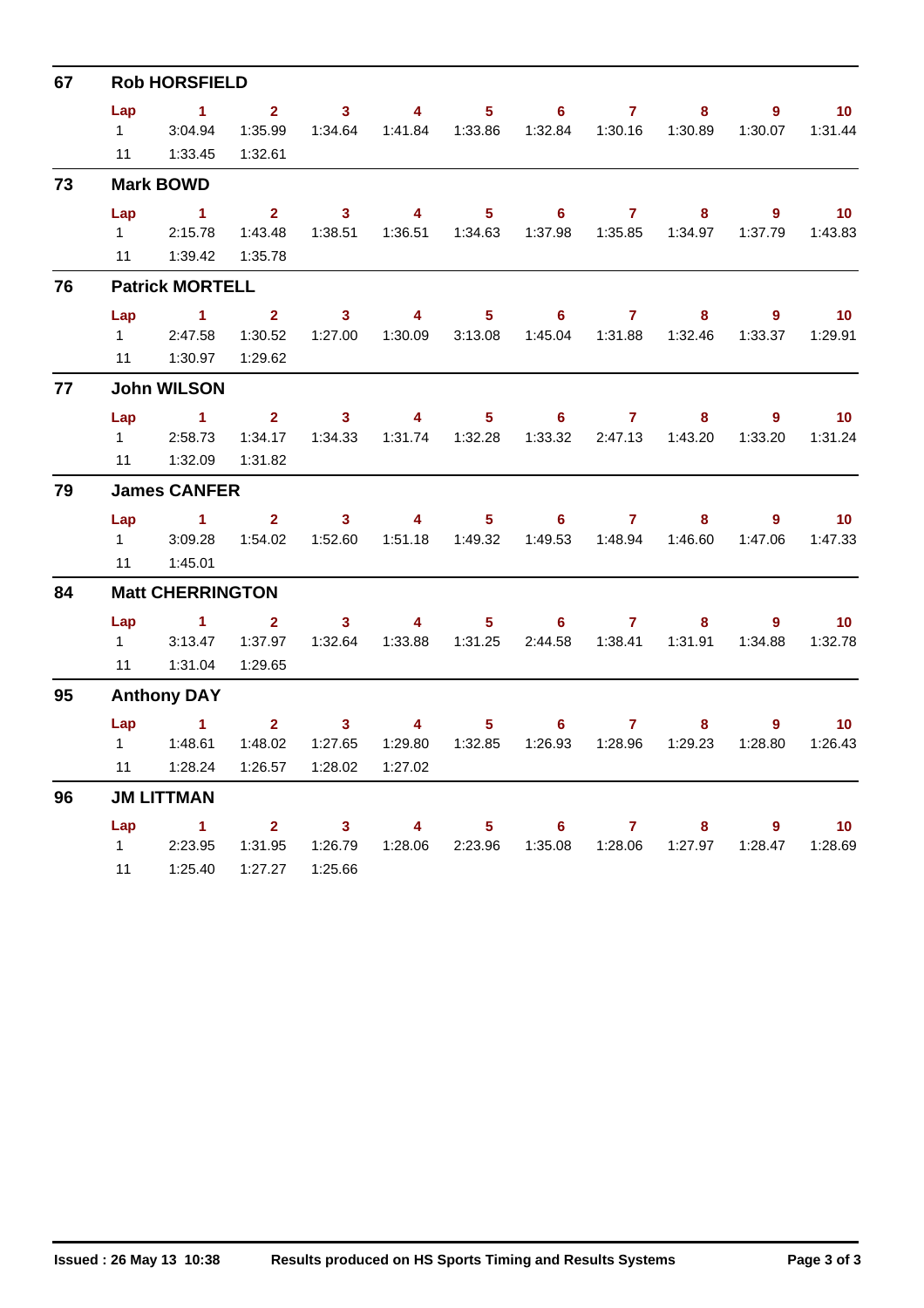

# **RACE GRI**

## **750MC Roadsports Series + SR&GT Challenge**

**Race 6**

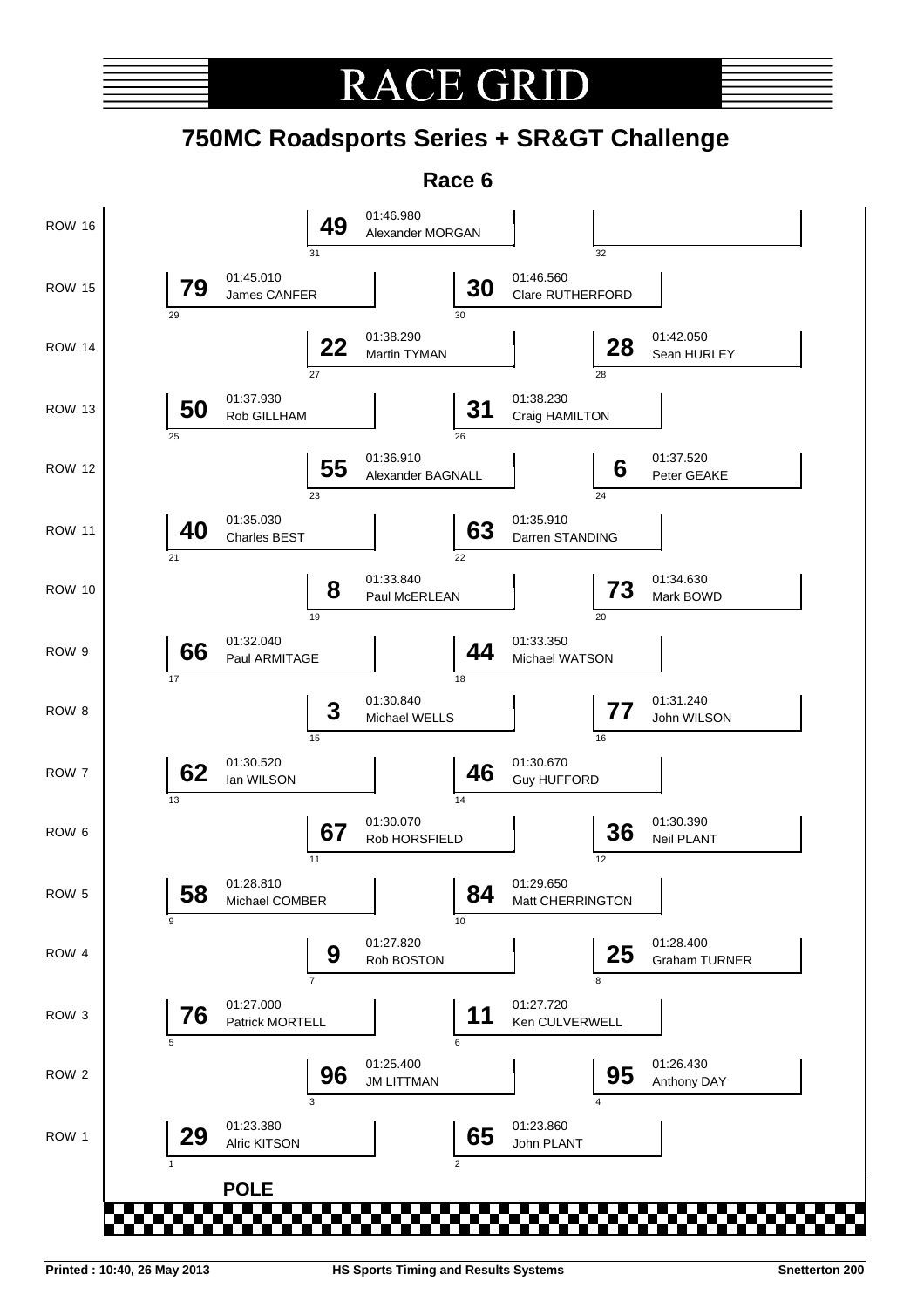

### **750MC Cartek Roadsports Endurance Series with TrackDriver**

| PI           | No                    | <b>CI</b> | <b>Name</b>                                     | Car                        | Laps | <b>Time</b> | Behind MPH | Best Lap on MPH |    |           |
|--------------|-----------------------|-----------|-------------------------------------------------|----------------------------|------|-------------|------------|-----------------|----|-----------|
| $\mathbf{1}$ | 29                    | A         | <b>Alric KITSON</b>                             | Toyota MR2 Mk3             | 31   | 45:41.75    | 1 Lap      | 80.76 1:22.86   | 31 | 86.20     |
| 2            | 96                    | в         | <b>JM LITTMAN</b>                               | <b>Porsche Boxster</b>     | 31   | 46:36.07    | 1 Lap      | 79.19 1:26.16   | 25 | 82.90     |
| 3            | 9                     | в         | <b>Rob BOSTON</b>                               | <b>Mazda RX8</b>           | 30   | 46:16.39    | 2 Laps     | 77.18 1:27.92   | 6  | 81.24     |
| 4            | 76                    | A         | <b>Patrick MORTELL/Nick</b><br><b>HOLDEN</b>    | <b>Toyota MR2 Turbo</b>    | 30   | 46:31.06    | 2 Laps     | 76.77 1:26.47   | 10 | 82.60     |
| 5            | 84                    | в         | <b>Matt CHERRINGTON/Sean</b><br><b>COOPER</b>   | <b>BMW Z3</b>              | 30   | 46:56.44    | 2 Laps     | 76.08 1:29.44   | 27 | 79.86     |
| 6            | 3                     | C         | <b>Michael WELLS</b>                            | Toyota MR2 Mk2             | 30   | 46:57.96    | 2 Laps     | 76.04 1:29.50   | 26 | 79.81     |
| 7            | 67                    | в         | <b>Rob HORSFIELD</b>                            | <b>Toyota MR2</b>          | 30   | 47:23.34    | 2 Laps     | 75.36 1:26.63   | 15 | 82.45     |
| 8            | 58                    | C         | <b>Michael COMBER</b>                           | <b>Mazda MX5</b>           | 29   | 45:40.39    | 3 Laps     | 75.59 1:29.51   | 21 | 79.80     |
| 9            | 77                    | C         | John WILSON/Russell<br><b>HENNESSY</b>          | Toyota MR2 Mk2             | 29   | 45:53.61    | 3 Laps     | 75.22 1:29.69   | 10 | 79.64     |
| 10           | 44                    | в         | <b>Michael WATSON</b>                           | <b>Lotus Elise</b>         | 29   | 46:32.65    | 3 Laps     | 74.17 1:29.55   | 20 | 79.76     |
| 11           | 66                    | C         | <b>Paul ARMITAGE</b>                            | Honda Integra DC2 Type R   | 29   | 46:39.02    | 3 Laps     | 74.00 1:30.88   | 21 | 78.60     |
| 12           | 46                    | C         | <b>Guy HUFFORD</b>                              | Mazda MX5 Mk1              | 29   | 46:45.14    | 3 Laps     | 73.84 1:31.34   | 15 | 78.20     |
| 13           | 50                    | C         | <b>Rob GILLHAM</b>                              | Porsche 924S               | 27   | 45:38.37    | 5 Laps     | 70.43 1:33.54   | 25 | 76.36     |
| 14           | 31                    | C         | <b>Craig HAMILTON</b>                           | <b>Toyota MR2 Roadster</b> | 27   | 46:05.98    | 5 Laps     | 69.72 1:35.47   | 14 | 74.82     |
| 15           | 6                     | C         | Peter GEAKE/John HEWAT                          | <b>MGF</b>                 | 27   | 47:05.43    | 5 Laps     | 68.26 1:35.89   | 15 | 74.49     |
| 16           | 28                    | в         | <b>Sean HURLEY</b>                              | Toyota MR2 Mk2             | 26   | 45:40.19    | 6 Laps     | 67.77 1:38.82   | 18 | 72.28     |
| 17           | 55                    | C         | <b>Alexander BAGNALL/Rory</b><br><b>BAGNALL</b> | Toyota MR2 MK1             | 26   | 45:41.75    | 6 Laps     | 67.73 1:39.32   | 26 | 71.92     |
| 18           | 79                    | C         | <b>James CANFER</b>                             | Mazda MX5                  | 26   | 46:10.64    | 6 Laps     | 67.03 1:40.21   | 25 | 71.28     |
| 19           | 30                    | C         | <b>Clare RUTHERFORD/Amy</b><br><b>HOUGHAM</b>   | <b>Toyota MR2</b>          | 26   | 46:19.87    | 6 Laps     | 66.81 1:39.26   | 20 | 71.96     |
| 20           | 49                    | C         | <b>Alexander MORGAN</b>                         | <b>Mazda MX5</b>           | 26   | 47:21.42    | 6 Laps     | 65.36 1:43.02   | 24 | 69.33     |
|              | <b>Not-Classified</b> |           |                                                 |                            |      |             |            |                 |    |           |
|              | 95                    | A         | <b>Anthony DAY</b>                              | <b>Toyota MR2 Roadster</b> | 25   | 38:09.78    | <b>DNF</b> | 77.99 1:24.99   | 25 | 84.04     |
|              | 8                     | в         | <b>Paul McERLEAN/Chris</b><br>WOODGER           | Mazda RX8                  | 24   | 41:22.89    | <b>DNF</b> | 69.04 1:32.00   | 10 | 77.64     |
|              | <b>Non-Starters</b>   |           |                                                 |                            |      |             |            |                 |    |           |
|              | 63                    | C         | <b>Darren STANDING</b>                          | <b>Maxda MX5</b>           |      |             |            |                 |    |           |
|              | <b>Fastest Lap</b>    |           |                                                 |                            |      |             |            |                 |    |           |
|              | 29                    | A         | <b>Alric KITSON</b>                             | Toyota MR2 Mk3             |      |             |            | 1:22.86         | 31 | 86.20 Rec |
|              | 96                    | B         | <b>JM LITTMAN</b>                               | <b>Porsche Boxster</b>     |      |             |            | 1:26.16         | 25 | 82.90 Rec |
|              | 3                     | C         | <b>Michael WELLS</b>                            | <b>Tovota MR2 Mk2</b>      |      |             |            | 1:29.50         | 26 | 79.81 Rec |

**Weather / Track:** 

| <b>Start Time: 15:14</b> | Snetterton 200 | 26 May 13 16:07                         |
|--------------------------|----------------|-----------------------------------------|
| <b>Clerk of Course :</b> | Time Issued    | <b>IChief Timekeeper: Terry Stevens</b> |
|                          |                |                                         |

**THESE RESULTS REMAIN PROVISIONAL FOR A MINIMUM OF 30 MINUTES FROM THE TIME OF ISSUE AND UNTIL ALL JUDICIAL AND TECHNICAL MATTERS HAVE BEEN SETTLED.**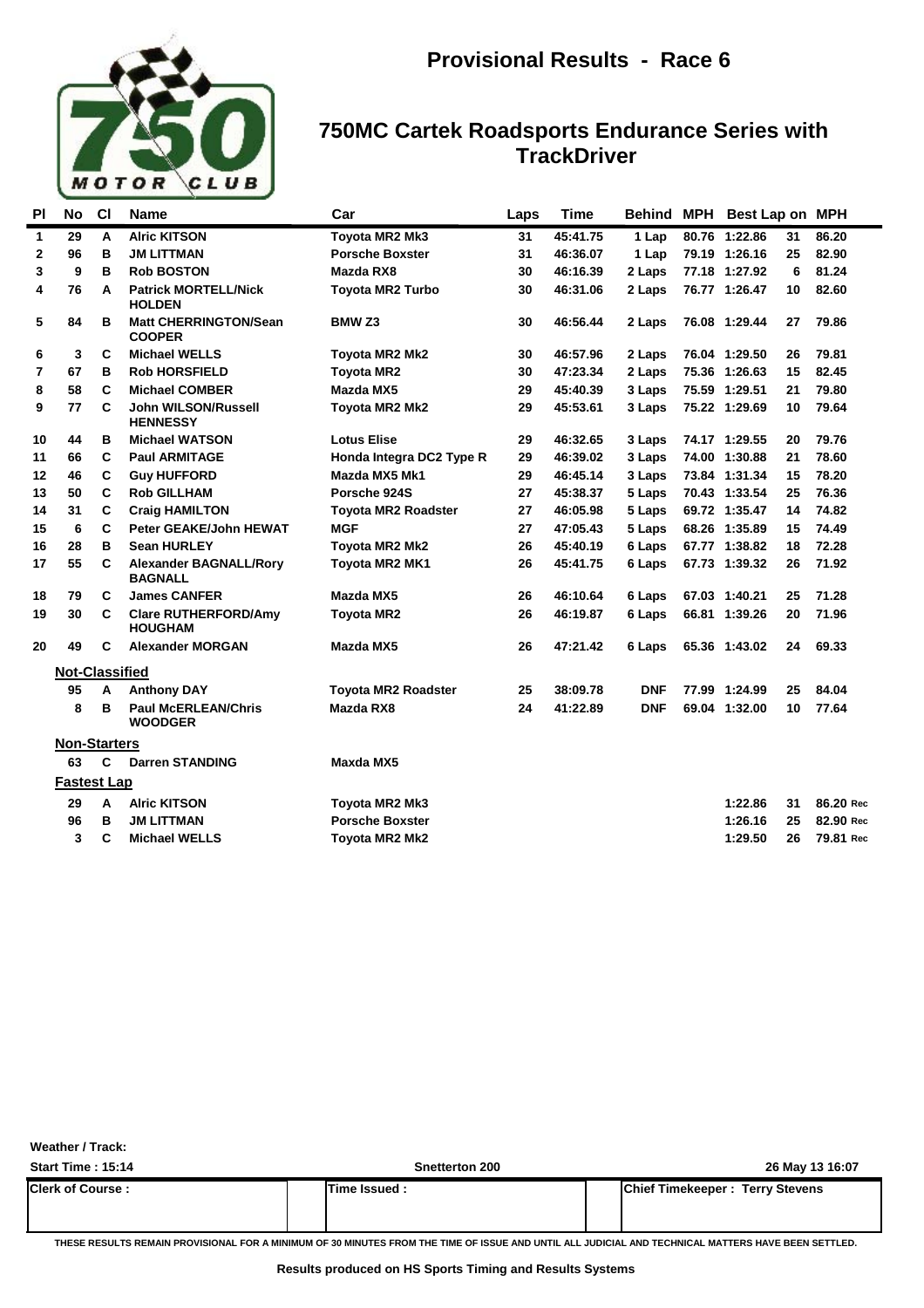|     | Lap 1      |     | Lap <sub>2</sub> |    | Lap <sub>3</sub> |    | Lap 4      |        | Lap <sub>5</sub> |    | Lap <sub>6</sub> |    | Lap <sub>7</sub> |     | Lap <sub>8</sub> |    | Lap <sub>9</sub> |    | Lap <sub>10</sub> |
|-----|------------|-----|------------------|----|------------------|----|------------|--------|------------------|----|------------------|----|------------------|-----|------------------|----|------------------|----|-------------------|
| No. | Time       | No  | Time             | No | Time             | No | Time       | No     | <b>Time</b>      | No | Time             | No | Time             | No  | Time             | No | Time             | No | Time              |
|     | 65 1:29.62 |     | 65 2:52.77       | 65 | 4:22.58          | 65 | 5:46.13    |        | 65 7:09.56       |    | 65 8:32.97       | 65 | 9:56.21          |     | 65 11:19.53      |    | 65 12:43.40      |    | 65 14:06.30       |
|     | 29 1:31.26 |     | 29 2:55.07       | 29 | 4:24.43          | 29 | 5:49.08    | 29     | 7:14.61          | 50 | 8:38.88 *1       | 6  | 10:00.46 *1      |     | 29 11:30.42      |    | 22 12:47.30 *1   |    | 73 14:09.08 *1    |
|     | 95 1:33.03 |     | 95 3:01.00       | 95 | 4:28.32          | 95 | 5:55.49    |        | 79 7:18.01 *1    |    | 29 8:39.97       |    | 31 10:04.58 *1   |     | 8 11:31.29 *1    |    | 29 12:56.11      |    | 79 14:09.56 *2    |
|     | 11 1:35.47 | 11  | 3:04.83          | 11 | 4:34.00          | 11 | 6:02.56    | 49.    | 7:19.02 *1       | 28 | 8:43.93 *1       | 29 | 10:05.00         |     | 40 11:31.42 *1   | 8  | 13:04.80 *1      |    | 62 14:11.24 *1    |
|     | 96 1:36.75 |     | 96 3:05.93       | 76 | 4:35.32          | 76 | 6:02.62    | 95     | 7:22.61          | 55 | 8:44.96 *1       |    | 50 10:15.81 *1   | 6   | 11:39.37 *1      |    | 40 13:08.59 *1   |    | 44 14:11.37 *1    |
| 9   | 1:39.32    |     | 76 3:07.28       | 96 | 4:35.43          | 96 | 6:03.80    |        | 76 7:30.31       | 95 | 8:50.04          |    | 95 10:16.36      |     | 31 11:41.13 *1   |    | 95 13:09.60      |    | 66 14:12.45 *1    |
|     | 25 1:39.32 | 9   | 3:08.90          | 67 | 4:37.67          | 67 | 6:05.16    | 96     | 7:31.34          | 30 | $8:50.35$ *1     |    | 11 10:24.82      |     | 95 11:42.30      | 6  | 13:17.06 *1      |    | 46 14:13.49 *1    |
|     | 76 1:39.84 | 67. | 3:09.29          | 9  | 4:38.80          | 9  | 6:07.18    | 11     | 7:31.57          | 76 | 8:58.05          |    | 28 10:25.01 *1   |     | 50 11:51.33 *1   |    | 31 13:18.03 *1   |    | 49 14:17.31 *2    |
|     | 67 1:39.87 |     | 25 3:11.48       | 25 | 4:41.21          | 36 | 6:10.36    | 67     | 7:32.86          | 11 | 8:58.52          |    | 76 10:25.80      |     | 11 11:52.67      |    | 11 13:21.01      |    | 22 14:20.17 *1    |
|     | 84 1:41.24 |     | 36 3:12.34       | 36 | 4:41.71          | 25 | 6:12.69    | 9      | 7:35.66          |    | 96 8:59.75       |    | 55 10:26.10 *1   |     | 76 11:53.69      |    | 76 13:22.08      |    | 29 14:21.94       |
|     | 58 1:41.56 |     | 84 3:12.92       | 84 | 4:43.17          | 84 | 6:13.40    | 36     | 7:39.83          | 79 | $9:01.18$ *1     |    | 96 10:26.36      |     | 96 11:54.10      |    | 96 13:22.51      |    | 95 14:37.19       |
|     | 3 1:41.65  |     | 58 3:14.19       | 3  | 4:44.36          | 3  | 6:14.92    | 25     | 7:43.83          | 67 | 9:02.00          |    | 67 10:30.41      |     | 67 11:58.37      |    | 67 13:26.56      |    | 8 14:38.58 *1     |
|     | 36 1:43.61 |     | 3.14.30          | 77 | 4:45.32          | 77 | 6:16.19    |        | 84 7:44.76       | 9  | 9:03.58          | 9  | 10:33.06         |     | 9 12:01.92       | 9  | 13:30.17         |    | 40 14:46.33 *1    |
|     | 77 1:44.33 |     | 77 3:14.95       | 58 | 4:45.59          | 58 | 6.16.41    | 3      | 7:45.28          | 49 | 9:03.94 *1       |    | 30 10:34.18 *1   |     | 36 12:06.44      |    | 50 13:30.28 *1   |    | 11 14:46.94       |
|     | 46 1:45.50 |     | 44 3:21.58       | 73 | 4:53.75          | 73 | 6.25.91    | 77     | 7:46.19          | 36 | 9:08.66          |    | 36 10:36.26      | 28. | 12:06.62 *1      |    | 36 13:35.59      |    | 76 14:48.55       |
|     | 66 1:45.81 |     | 73 3:21.79       | 44 | 4:53.97          | 44 | 6:27.32    | 58     | 7:47.48          | 25 | 9:13.23          |    | 79 10:43.16 *1   | 55  | 12:07.93 *1      |    | 84 13:47.09      |    | 96 14:49.49       |
|     | 44 1:46.71 |     | 66 3:22.08       | 46 | 4:55.84          | 66 | 6:27.99    |        | 73 7:58.18       | 84 | 9:14.35          |    | 84 10:44.78      |     | 84 12:17.10      |    | 28 13:47.12 *1   |    | 6 14:53.37 *1     |
|     | 73 1:48.43 |     | 46 3:22.95       | 66 | 4:56.63          | 46 | 6:29.57    | 66     | 7:59.53          | 3  | 9:15.36          |    | 25 10:45.15      | 3   | 12:18.34         |    | 55 13:47.72 *1   |    | 67 14:54.71       |
|     | 40 1:50.51 |     | 40 3:26.06       | 62 | 5:00.23          | 62 | 6:30.78    | 44     | 8:01.05          | 77 | 9:16.59          | 3  | 10:46.44         |     | 30 12:18.39 *1   | 3  | 13:48.28         |    | 31 14:55.23 *1    |
| 8   | 1:50.85    | 8   | 3:26.06          | 40 | 5:02.15          | 22 | 6:39.00    |        | 62 8:01.29       |    | 58 9:17.02       |    | 58 10:46.87      |     | 58 12:19.08      |    | 77 13:49.47      |    | 9 14:58.84        |
|     | 62 1:52.45 |     | 62 3:26.97       | 22 | 5:05.82          | 40 | 6:39.41    |        | 46 8:01.96       | 73 | 9:30.56          |    | 77 10:48.36      |     | 25 12:19.19      |    | 58 13:49.96      |    | 36 15:05.08       |
| 6   | 1:53.32    |     | 22 3:29.84       | 6  | 5:07.84          | 6  | 6:44.72    | $22\,$ | 8:11.45          | 66 | 9:31.75          |    | 49 10:49.27 *1   |     | 77 12:19.35      |    | 25 13:53.10      |    | 50 15:05.54 *1    |
|     | 22 1:56.10 | 6   | 3:31.22          | 8  | 5:09.81          | 8  | 6:44.86    | 40     | 8:16.76          | 62 | 9:33.78          |    | 73 11:03.74      |     | 79 12:27.81 *1   |    | 30 14:02.03 *1   |    | 84 15:17.43       |
|     | 28 1:56.26 |     | 31 3:38.34       | 31 | 5:14.35          | 31 | 6:51.00    | 8      | 8:21.58          | 44 | 9:34.97          |    | 62 11:04.76      |     | 49 12:33.90 *1   |    |                  |    | 3 15:18.95        |
|     | 31 1:56.82 |     | 28 3:38.45       | 28 | 5:21.29          | 28 | 7:02.14    | 6.     | 8:22.43          | 46 | 9:36.16          |    | 66 11:05.72      |     | 73 12:36.67      |    |                  |    | 77 15:19.16       |
|     | 30 1:59.49 |     | 50 3:39.17       | 50 | 5:22.10          | 50 | 7:02.89    |        | 31 8:27.55       |    | 22 9:41.81       |    | 44 11:06.42      |     | 62 12:37.68      |    |                  |    | 58 15:19.53       |
|     | 50 2:00.90 |     | 55 3:42.90       | 55 | 5:22.88          | 55 | 7:03.59    |        |                  | 40 | 9:54.31          |    | 46 11:08.23      |     | 66 12:38.69      |    |                  |    | 25 15:23.50       |
|     | 55 2:00.99 |     | 30 3:43.50       | 30 | 5:26.53          |    | 30 7:08.36 |        |                  | 8  | 9:55.48          |    | 22 11:12.85      |     | 44 12:38.81      |    |                  |    | 28 15:28.96 *1    |
|     | 79 2:04.10 |     | 79 3:49.95       | 79 | 5:34.72          |    |            |        |                  |    |                  |    |                  |     | 46 12:40.51      |    |                  |    | 55 15:30.03 *1    |
|     | 49 2:04.88 |     | 49 3:51.19       |    | 49 5:35.35       |    |            |        |                  |    |                  |    |                  |     |                  |    |                  |    |                   |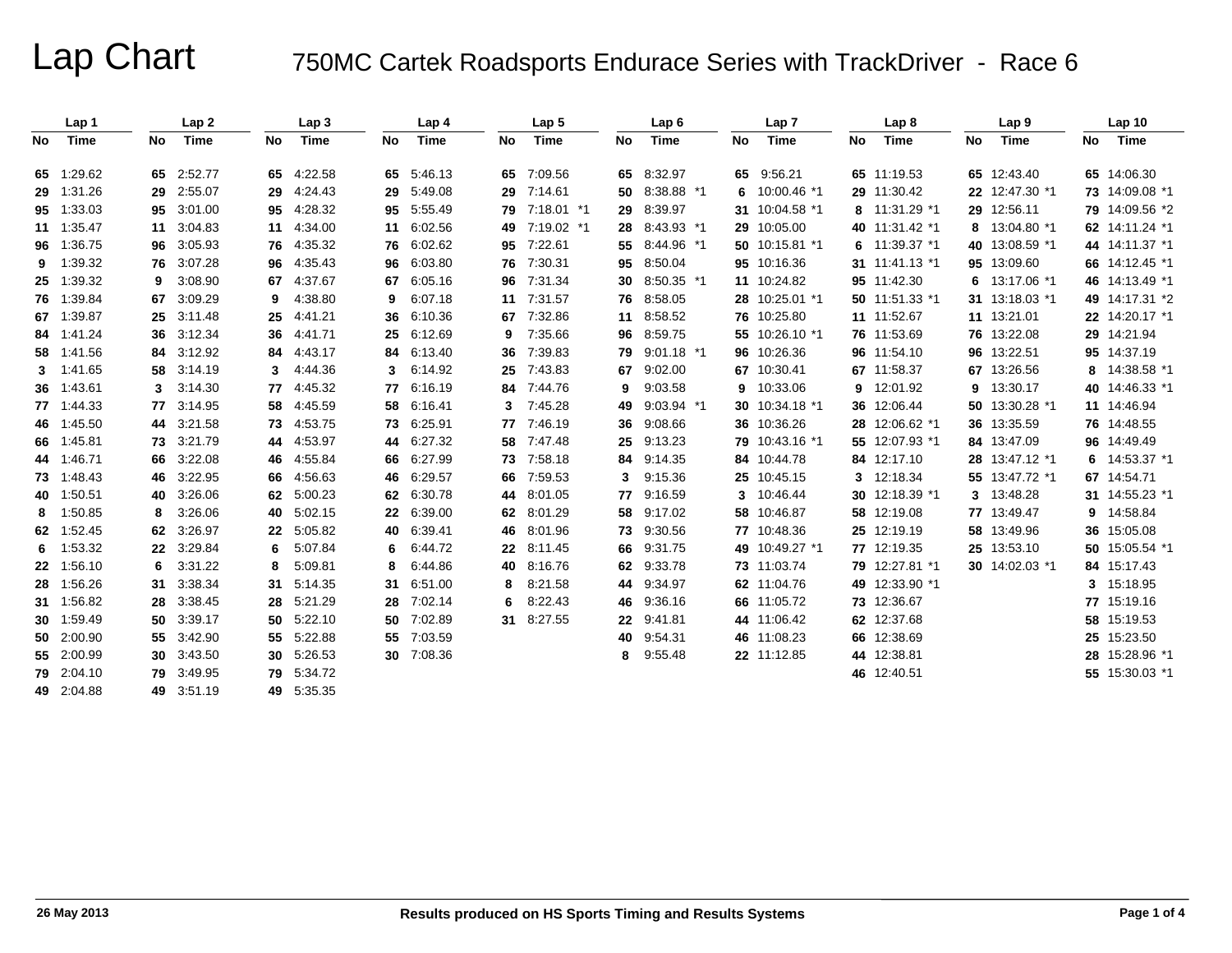|    | Lap 11         |    | Lap 12          |    | Lap <sub>13</sub> |    | Lap 14          |    | Lap <sub>15</sub> | Lap <sub>16</sub> |    | Lap 17         |    | Lap 18         |    | Lap 19            | Lap20          |
|----|----------------|----|-----------------|----|-------------------|----|-----------------|----|-------------------|-------------------|----|----------------|----|----------------|----|-------------------|----------------|
| No | Time           | No | Time            | No | Time              | No | Time            | No | Time              | No Time           | No | Time           | No | Time           | No | Time              | No Time        |
|    | 65 15:31.53    |    | 29 17:19.00     |    | 29 18:48.53       |    | 29 20:13.10     |    | 29 21:37.99       | 65 23:29.25       |    | 65 24:52.55    |    | 65 26:15.75    |    | 65 27:38.36       | 65 29:01.11    |
|    | 73 15:43.63 *1 |    | 66 17:19.70 *1  |    | 44 18:50.78 *1    |    | 46 20:17.60 *2  |    | 46 21:49.06 *2    | 62 23:31.11 *1    |    | 73 24:56.52 *2 |    | 96 26:16.28 *1 |    | 96 27:43.89 *1    | 40 29:01.18 *3 |
|    | 30 15:44.72 *2 |    | 62 17:21.95 *1  |    | 28 18:50.93 *2    |    | 44 20:22.19 *1  |    | 73 21:55.56 *1    | 11 23:34.52 *1    |    | 44 24:59.21 *2 |    | 31 26:18.72 *3 |    | 30 27:46.27 *4    | 58 29:04.85 *2 |
|    | 44 15:45.09 *1 |    | 22 17:24.53 *1  |    | 73 18:51.33 *1    |    | 73 20:24.33 *1  |    | 62 21:59.15 *1    | 55 23:39.26 *3    |    | 22 25:00.88 *2 |    | 46 26:24.48 *2 |    | 31 27:55.85 *3    | 25 29:07.79 *2 |
|    | 62 15:45.80 *1 |    | 30 17:31.09 *2  |    | 55 18:51.69 *2    |    | 62 20:28.80 *1  |    | 22 21:59.59 *1    | 95 23:41.21 *1    |    | 11 25:02.21 *1 |    | 50 26:24.76 *4 |    | 46 27:56.46 *2    | 96 29:10.84 *1 |
|    | 66 15:46.83 *1 |    | 79 17:36.70 *2  |    | 66 18:52.63 *1    |    | 22 20:30.64 *1  |    | 11 22:05.65 *1    | 67 23:45.57 *1    |    | 66 25:05.40 *2 |    | 11 26:32.31 *1 |    | 49 27:58.64 *4    | 79 29:17.44 *4 |
|    | 46 15:47.13 *1 |    | 95 17:37.69     |    | 62 18:52.68 *1    |    | 66 20:30.78 *1  |    | 65 22:07.37       | 9 23:47.91 *1     |    | 95 25:06.74 *1 |    | 44 26:32.68 *2 |    | 50 28:00.06 *4    | 6 29:19.35 *3  |
|    | 29 15:47.87    |    | 76 17:43.10     |    | 22 18:56.41 *1    |    | 55 20:33.20 *2  |    | 95 22:07.87 *1    | 28 23:58.81 *3    |    | 67 25:14.10 *1 |    | 62 26:35.10 *2 |    | 11 28:00.08 *1    | 30 29:26.99 *4 |
|    | 22 15:52.86 *1 |    | 96 17:43.70     |    | 95 19:04.96       |    | 11 20:38.82 *1  |    | 28 22:09.96 *3    | 76 24:06.02 *1    |    | 9 25:17.30 *1  |    | 95 26:35.48 *1 |    | 95 28:02.21 *1    | 11 29:28.20 *1 |
|    | 79 15:53.87 *2 |    | 8 17:43.80 *1   |    | 11 19:06.51 *1    |    | 96 20:39.46     |    | 9 22:17.23 *1     | 84 24:08.81 *1    |    | 55 25:24.61 *3 |    | 73 26:35.76 *2 |    | 44 28:04.06 *2    | 95 29:29.46 *1 |
|    | 49 16:01.40 *2 |    | 49 17:47.60 *2  |    | 96 19:12.61       | 9  | 20:40.61 *1     |    | 67 22:18.94 *1    | 79 24:10.59 *3    |    | 76 25:38.59 *1 |    | 66 26:37.54 *2 |    | 73 28:07.29 *2    | 46 29:31.23 *2 |
|    | 95 16:04.58    |    | 65 17:53.24     |    | 76 19:13.26       |    | 30 20:43.82 *3  |    | 8 22:21.96 *1     | 40 24:15.36 *2    |    | 28 25:39.69 *3 |    | 22 26:40.58 *2 |    | 66 28:08.97 *2    | 31 29:34.45 *3 |
|    | 8 16:10.58 *1  |    | 9 17:56.02      |    | 8 19:17.72 *1     |    | 65 20:45.01     |    | 79 22:23.82 *3    | 30 24:18.92 *3    |    | 84 25:46.47 *1 |    | 67 26:41.92 *1 |    | 67 28:09.96 *1    | 44 29:35.15 *2 |
|    | 11 16:13.11    |    | 40 18:00.47 *1  |    | 79 19:18.39 *2    |    | 8 20:49.72 *1   |    | 76 22:28.40 *1    | 77 24:20.69 *1    |    | 40 25:50.99 *2 |    | 9 26:45.30 *1  |    | 62 28:11.92 *2    | 50 29:35.56 *4 |
|    | 76 16:15.34    |    | 6 $18:07.08$ *1 |    | 67 19:19.05 *1    |    | 67 20:51.29 *1  |    | 40 22:32.23 *2    | 3 24:21.30 *1     |    | 79 25:53.24 *3 |    | 8 26:59.12 *3  |    | $9$ 28:13.83 $*1$ | 73 29:40.36 *2 |
|    | 96 16:16.48    |    | 31 18:11.04 *1  |    | 65 19:20.95       |    | 49 21:17.63 *2  |    | 30 22:32.94 *3    | 25 24:26.90 *1    |    | 3 25:53.46 *1  |    | 55 27:06.47 *3 |    | 22 28:16.04 *2    | 67 29:41.11 *1 |
|    | 67 16:23.52    |    | 84 18:17.89     |    | 49 19:32.68 *2    |    | 84 21:18.96     |    | 77 22:45.17 *1    | 29 24:27.77       |    | 77 25:54.29 *1 |    | 76 27:08.78 *1 |    | 76 28:37.95 *1    | 62 29:41.70 *2 |
|    | 40 16:24.43 *1 |    | 25 18:18.66 *1  |    | 40 19:36.24 *1    |    | 6 $21:20.43$ *1 |    | 3 $22:47.02*1$    | 6 $24:32.27*1$    |    | 29 25:58.79    |    | 84 27:17.64 *1 | 8  | 28:41.13 *3       | 66 29:43.24 *2 |
|    | 9 16:27.69     |    | 77 18:20.19     |    | 6 19:43.15 *1     |    | 31 21:20.70 *2  |    | 6 22:56.38 *1     | 58 24:33.75 *1    |    | 25 26:02.80 *1 |    | 28 27:19.37 *3 |    | 55 28:47.04 *3    | 9 29:43.32 *1  |
|    | 6 16:30.37 *1  |    | 50 18:21.40 *1  |    | 84 19:48.37       |    | 58 21:25.19 *1  |    | 25 22:56.44 *1    | 31 24:40.51 *2    |    | 30 26:03.97 *3 |    | 3 27:23.51 *1  |    | 84 28:47.97 *1    | 22 29:47.37 *2 |
|    | 31 16:32.88 *1 |    | 58 18:21.45     |    | 77 19:50.07       |    | 25 21:26.90 *1  |    | 58 23:03.99 *1    | 50 24:47.27 *3    |    | 58 26:04.09 *1 |    | 29 27:25.21    |    | 29 28:49.31       | 49 29:51.14 *4 |
|    | 50 16:42.19 *1 |    | 3 18:21.53      |    | 3 19:52.18        |    |                 |    | 49 23:04.71 *2    | 96 24:48.46       |    | 6 26:08.36 *1  |    | 77 27:25.93 *1 | 3  | 28:54.11 *1       | 76 30:07.14 *1 |
|    | 84 16:47.58    |    | 46 18:38.91 *1  |    | 25 19:58.02 *1    |    |                 |    | 31 23:05.04 *2    | 49 24:51.77 *2    |    |                |    | 40 27:26.62 *2 |    | 77 28:59.17 *1    | 29 30:14.40    |
|    | 3 16:49.74     |    |                 |    |                   |    |                 |    | 50 23:09.92 *3    | 46 24:52.09 *1    |    |                |    | 58 27:34.81 *1 |    | 28 28:59.33 *3    | 8 30:18.33 *3  |
|    | 77 16:49.83    |    |                 |    |                   |    |                 |    | 96 23:15.37       |                   |    |                |    | 79 27:35.25 *3 |    |                   | 84 30:18.97 *1 |
|    | 58 16:50.40    |    |                 |    |                   |    |                 |    | 46 23:20.75 *1    |                   |    |                |    | 25 27:36.81 *1 |    |                   | 3 30:24.38 *1  |
|    | 28 17:09.56 *1 |    |                 |    |                   |    |                 |    | 44 23:24.56 *1    |                   |    |                |    |                |    |                   |                |
|    | 55 17:10.50 *1 |    |                 |    |                   |    |                 |    | 66 23:28.78 *1    |                   |    |                |    |                |    |                   |                |
|    | 73 17:16.66    |    |                 |    |                   |    |                 |    |                   |                   |    |                |    |                |    |                   |                |
|    | 44 17:17.89    |    |                 |    |                   |    |                 |    |                   |                   |    |                |    |                |    |                   |                |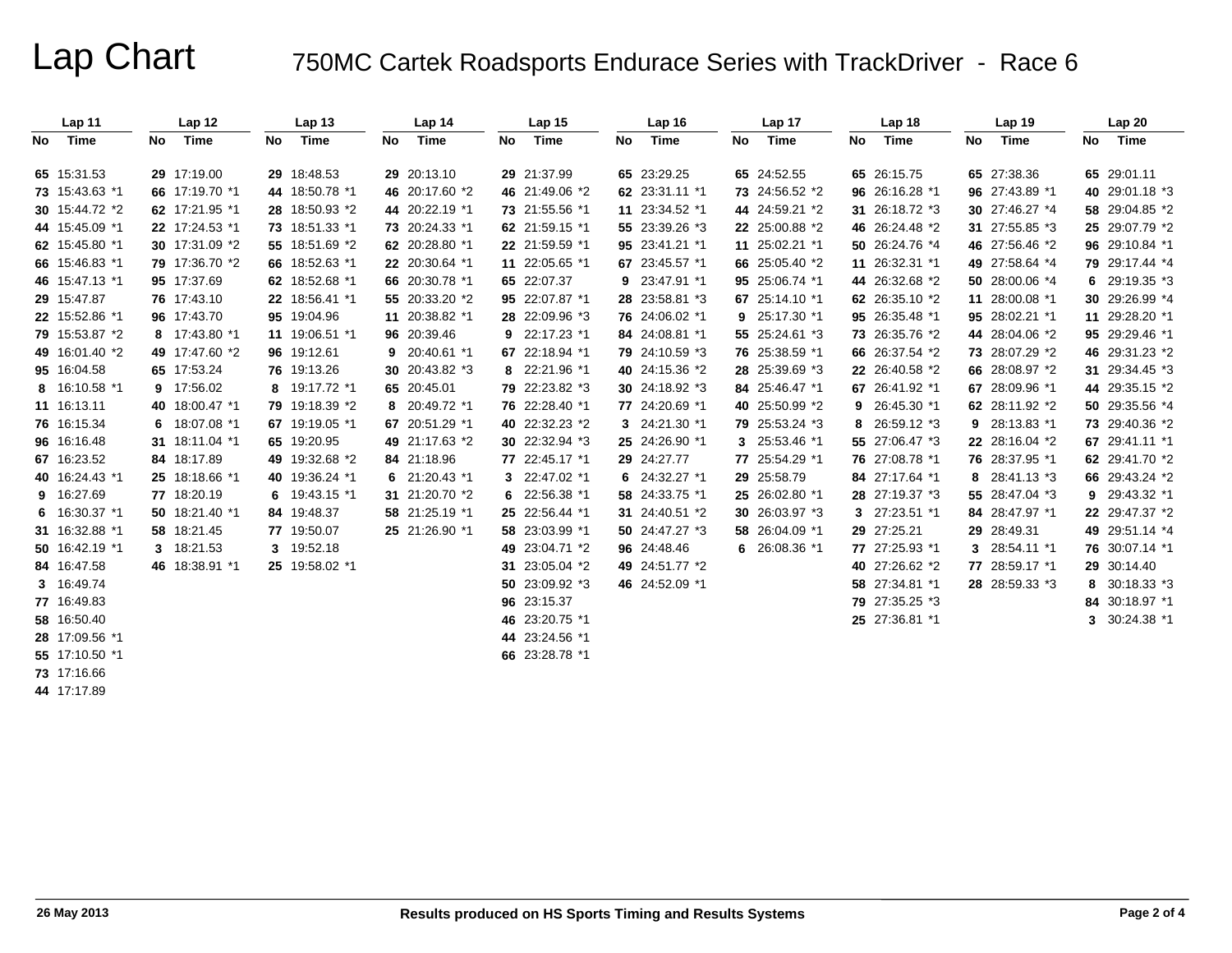|     | Lap 21         |    | Lap22          |    | Lap23          |    | Lap24          |    | Lap25          |    | Lap 26         |    | Lap 27          |    | Lap 28             |    | Lap 29         |    | Lap30          |
|-----|----------------|----|----------------|----|----------------|----|----------------|----|----------------|----|----------------|----|-----------------|----|--------------------|----|----------------|----|----------------|
| No. | Time           | No | Time           | No | Time           | No | Time           | No | Time           | No | Time           | No | Time            | No | Time               | No | Time           | No | Time           |
|     |                |    |                |    |                |    |                |    |                |    |                |    |                 |    |                    |    |                |    |                |
|     | 65 30:24.89    |    | 65 31:47.13    |    | 65 33:10.06    |    | 65 34:33.58    |    | 65 35:55.94    |    | 65 37:18.64    |    | 65 38:41.68     |    | 65 40:04.96        |    | 65 41:27.87    |    | 65 42:50.79    |
|     | 55 30:29.73 *4 |    | 84 31:50.85 *2 |    | 22 33:20.00 *3 |    | 76 34:35.21 *2 |    | 50 36:01.64 *5 |    | 46 37:19.22 *3 |    | 67 38:44.88 *2  |    | 29 40:06.73 *1     |    | 29 41:30.93 *1 |    | 31 42:52.00 *5 |
|     | 77 30:30.51 *2 |    | 8 31:53.33 *4  |    | 84 33:21.25 *2 |    | 30 34:38.79 *5 |    | 79 36:02.07 *5 |    | 73 37:23.90 *3 |    | 9 38:45.98 *2   |    | 62 40:09.40 *3     |    | 62 41:38.18 *3 |    | 29 42:54.29 *1 |
|     | 40 30:37.99 *3 |    | 3 31:54.68 *2  |    | 49 33:21.49 *5 | 6. | 34:49.49 *4    |    | 76 36:03.57 *2 |    | 66 37:25.20 *3 |    | 46 38:52.98 *3  |    | 40 40:09.72 *4     |    | 67 41:44.90 *2 |    | 30 42:59.51 *6 |
|     | 58 30:38.38 *2 |    | 77 32:01.74 *2 |    | 3 33:24.43 *2  |    | 22 34:50.00 *3 |    | 31 36:07.50 *4 |    | 76 37:33.97 *2 |    | 28 38:58.28 *5  |    | 44 40:12.52 *3     |    | 40 41:45.46 *4 |    | 62 43:06.36 *3 |
|     | 96 30:38.45 *1 |    | 96 32:05.52 *1 | 8  | 33:26.81 *4    |    | 84 34:51.44 *2 |    | 30 36:18.05 *5 |    | 50 37:37.17 *4 |    | 73 38:58.42 *3  |    | 67 40:13.43 *2     | 9. | 41:46.00 *2    |    | 9 43:16.97 *2  |
|     | 28 30:40.52 *4 |    | 58 32:08.32 *2 |    | 96 33:32.23 *1 | 3. | 34:54.51 *2    |    | 22 36:19.62 *3 |    | 31 37:43.65 *4 |    | 66 38:59.54 *3  |    | $9 \t40:14.68 \t2$ |    | 44 41:46.23 *3 |    | 67 43:17.56 *2 |
|     | 11 30:57.32 *1 |    | 55 32:11.14 *4 |    | 77 33:33.46 *2 |    | 96 34:59.33 *1 |    | 84 36:22.25 *2 |    | 79 37:43.85 *5 |    | 55 39:00.16 *5  |    | 49 40:19.09 *6     | 6. | 41:50.80 *5    |    | 44 43:18.62 *3 |
|     | 95 30:58.63 *1 |    | 40 32:12.33 *3 |    | 58 33:37.83 *2 |    | 77 35:04.36 *2 |    | 3 36:25.03 *2  |    | 22 37:49.65 *3 |    | 76 39:02.72 *2  |    | 46 40:26.98 *3     |    | 73 42:01.39 *3 |    | 40 43:21.26 *4 |
|     | 79 30:58.96 *4 |    | 28 32:19.34 *4 |    | 40 33:46.63 *3 | 8. | 35:04.38 *4    |    | 96 36:26.43 *1 |    | 84 37:52.42 *2 |    | 50 39:12.33 *4  |    | 73 40:29.60 *3     |    | 46 42:01.42 *3 |    | 73 43:32.43 *3 |
|     | 46 31:02.94 *2 |    | 11 32:23.49 *1 |    | 11 33:49.83 *1 |    | 49 35:04.85 *5 |    | 6 $36:34.59*4$ |    | 96 37:52.59 *1 |    | 96 39:20.38 *1  |    | 66 40:31.40 *3     |    | 76 42:02.93 *2 |    | 76 43:33.16 *2 |
|     | 44 31:06.91 *2 |    | 95 32:24.22 *1 |    | 95 33:51.04 *1 |    | 58 35:07.70 *2 |    | 77 36:35.94 *2 |    | 3 37:55.00 *2  |    | 84 39:24.46 *2  |    | 76 40:33.03 *2     |    | 66 42:03.22 *3 |    | 6 $43:34.05*5$ |
|     | 30 31:11.54 *4 |    | 46 32:34.44 *2 |    | 55 33:52.12 *4 |    | 11 35:16.16 *1 |    | 8 36:38.29 *4  |    | 30 38:00.07 *5 |    | 79 39:25.18 *5  |    | 28 40:39.59 *5     |    | 49 42:03.47 *6 |    | 66 43:35.39 *3 |
|     | 67 31:12.98 *1 |    | 44 32:36.46 *2 |    | 28 33:58.89 *4 |    | 95 35:18.68 *1 |    | 58 36:38.41 *2 |    | 11 38:08.26 *1 |    | 3 39:25.45 *2   |    | 55 40:40.19 *5     |    | 96 42:15.39 *1 |    | 46 43:36.37 *3 |
|     | 50 31:13.00 *4 |    | 79 32:39.82 *4 |    | 44 34:06.79 *2 |    | 40 35:21.67 *3 |    | 11 36:42.90 *1 |    | 58 38:08.47 *2 |    | 22 39:25.69 *3  |    | 96 40:46.90 *1     |    | 28 42:19.59 *5 |    | 96 43:42.10 *1 |
|     | 62 31:13.71 *2 |    | 67 32:42.32 *1 |    | 46 34:09.63 *2 |    | 55 35:32.23 *4 |    | 95 36:44.79 *1 |    | 77 38:09.01 *2 |    | 31 39:33.53 *4  |    | 50 40:47.16 *4     |    | 50 42:20.70 *4 |    | 49 43:46.49 *6 |
|     | 9 31:14.79 *1  |    | 62 32:42.82 *2 |    | 62 34:11.88 *2 |    | 44 35:37.93 *2 |    | 49 36:49.97 *5 |    | 95 38:09.78 *1 |    | 11 39:34.02 *1  |    | 84 40:54.06 *2     |    | 55 42:20.90 *5 |    | 84 43:56.51 *2 |
|     | 73 31:17.28 *2 |    | 9 32:44.35 *1  |    | 67 34:12.47 *1 |    | 28 35:38.06 *4 |    | 40 36:57.31 *3 |    | 8 38:13.17 *4  |    | 58 39:38.10 *2  |    | 3 40:54.95 *2      |    | 84 42:23.50 *2 |    | 3 43:57.63 *2  |
|     | 66 31:19.38 *2 |    | 73 32:47.95 *2 |    | 9 34:14.40 *1  |    | 62 35:39.27 *2 |    | 44 37:09.08 *2 |    | 6 38:19.20 *4  |    | 30 39:40.05 *5  |    | 22 40:56.12 *3     | 3  | 42:24.54 *2    |    | 28 44:00.41 *5 |
|     | 6 $31:19.87*3$ |    | 50 32:50.38 *4 |    | 73 34:19.03 *2 |    | 67 35:42.16 *1 |    | 62 37:09.16 *2 |    | 40 38:32.69 *3 |    | 77 39:44.00 *2  |    | 11 41:03.19 *1     |    | 11 42:35.02 *1 |    | 50 44:00.89 *4 |
|     | 31 31:19.92 *3 |    | 66 32:51.78 *2 |    | 79 34:20.95 *4 | 9  | 35:43.85 *1    |    | 9 37:14.66 *1  |    | 49 38:34.45 *5 |    | 8 39:49.19 *4   |    | 79 41:08.20 *5     |    | 58 42:38.40 *2 |    | 55 44:02.43 *5 |
|     | 49 31:35.97 *4 |    | 31 32:55.86 *3 |    | 66 34:22.66 *2 |    | 46 35:44.43 *2 |    | 67 37:15.18 *1 |    | 62 38:40.10 *2 |    | 6 $40:02.59$ *4 |    | 58 41:08.39 *2     |    | 79 42:49.30 *5 |    | 58 44:09.76 *2 |
|     | 76 31:36.91 *1 |    | 30 32:57.81 *4 |    | 50 34:25.73 *4 |    | 73 35:51.01 *2 |    | 55 37:15.95 *4 |    | 29 38:40.84    |    |                 |    | 31 41:13.74 *4     |    | 77 42:49.91 *2 |    |                |
|     | 29 31:38.54    |    | 29 33:03.80    |    | 29 34:27.84    |    | 29 35:53.64    |    | 29 37:17.55    |    | 44 38:41.23 *2 |    |                 |    | 77 41:16.96 *2     |    |                |    |                |
|     |                |    |                |    |                |    |                |    |                |    |                |    |                 |    |                    |    |                |    |                |
|     | 22 31:45.43 *2 |    | 6 $33:05.05*3$ |    | 31 34:31.67 *3 |    | 66 35:54.27 *2 |    | 28 37:18.18 *4 |    |                |    |                 |    | 30 41:19.82 *5     |    |                |    |                |
|     |                |    | 76 33:05.56 *1 |    |                |    |                |    |                |    |                |    |                 |    | 8 41:22.89 *4      |    |                |    |                |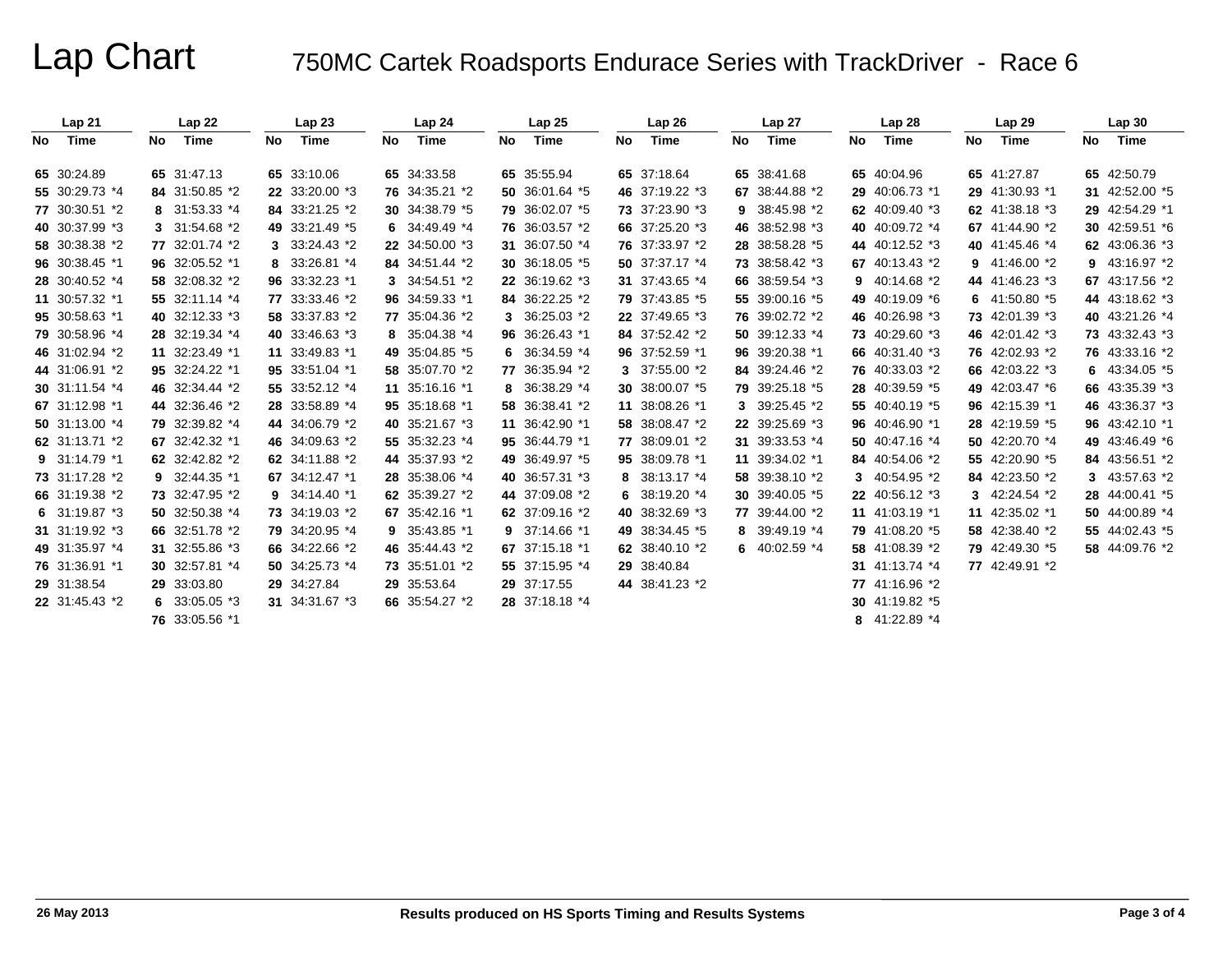| Lap31          |    | Lap32          |    | Lap33 |    | Lap 34 |    | Lap 35 |    | Lap36 |    | Lap <sub>37</sub> |    | Lap 38 |    | Lap39 |    | Lap40 |
|----------------|----|----------------|----|-------|----|--------|----|--------|----|-------|----|-------------------|----|--------|----|-------|----|-------|
| No Time        | No | Time           | No | Time  | No | Time   | No | Time   | No | Time  | No | Time              | No | Time   | No | Time  | No | Time  |
|                |    |                |    |       |    |        |    |        |    |       |    |                   |    |        |    |       |    |       |
| 65 44:15.04    |    | 65 45:38.20    |    |       |    |        |    |        |    |       |    |                   |    |        |    |       |    |       |
| 11 44:17.14 *2 |    | 50 45:38.37 *5 |    |       |    |        |    |        |    |       |    |                   |    |        |    |       |    |       |
| 29 44:18.89 *1 |    | 28 45:40.19 *6 |    |       |    |        |    |        |    |       |    |                   |    |        |    |       |    |       |
| 77 44:22.15 *3 |    | 58 45:40.39 *3 |    |       |    |        |    |        |    |       |    |                   |    |        |    |       |    |       |
| 31 44:29.43 *5 |    | 55 45:41.75 *6 |    |       |    |        |    |        |    |       |    |                   |    |        |    |       |    |       |
| 79 44:29.51 *6 |    | 29 45:41.75 *1 |    |       |    |        |    |        |    |       |    |                   |    |        |    |       |    |       |
| 62 44:35.67 *3 |    | 77 45:53.61 *3 |    |       |    |        |    |        |    |       |    |                   |    |        |    |       |    |       |
| 30 44:39.94 *6 |    | 11 45:54.30 *2 |    |       |    |        |    |        |    |       |    |                   |    |        |    |       |    |       |
| 9 44:46.46 *2  |    | 62 46:04.95 *3 |    |       |    |        |    |        |    |       |    |                   |    |        |    |       |    |       |
| 40 44:56.02 *4 |    | 31 46:05.98 *5 |    |       |    |        |    |        |    |       |    |                   |    |        |    |       |    |       |
| 44 45:01.47 *3 |    | 79 46:10.64 *6 |    |       |    |        |    |        |    |       |    |                   |    |        |    |       |    |       |
| 76 45:02.51 *2 |    | 9 46:16.39 *2  |    |       |    |        |    |        |    |       |    |                   |    |        |    |       |    |       |
| 73 45:05.43 *3 |    | 30 46:19.87 *6 |    |       |    |        |    |        |    |       |    |                   |    |        |    |       |    |       |
| 66 45:07.96 *3 |    | 40 46:30.47 *4 |    |       |    |        |    |        |    |       |    |                   |    |        |    |       |    |       |
| 96 45:08.57 *1 |    | 76 46:31.06 *2 |    |       |    |        |    |        |    |       |    |                   |    |        |    |       |    |       |
| 67 45:09.79 *2 |    | 44 46:32.65 *3 |    |       |    |        |    |        |    |       |    |                   |    |        |    |       |    |       |
| 46 45:10.60 *3 |    | 96 46:36.07 *1 |    |       |    |        |    |        |    |       |    |                   |    |        |    |       |    |       |
| 6 $45:20.82*5$ |    | 73 46:36.38 *3 |    |       |    |        |    |        |    |       |    |                   |    |        |    |       |    |       |
| 84 45:26.52 *2 |    | 66 46:39.02 *3 |    |       |    |        |    |        |    |       |    |                   |    |        |    |       |    |       |
| 3 45:28.07 *2  |    | 46 46:45.14 *3 |    |       |    |        |    |        |    |       |    |                   |    |        |    |       |    |       |
| 49 45:31.25 *6 |    | 84 46:56.44 *2 |    |       |    |        |    |        |    |       |    |                   |    |        |    |       |    |       |
|                |    | 3 46:57.96 *2  |    |       |    |        |    |        |    |       |    |                   |    |        |    |       |    |       |
|                |    | 6 $47:05.43*5$ |    |       |    |        |    |        |    |       |    |                   |    |        |    |       |    |       |
|                |    | 49 47:21.42 *6 |    |       |    |        |    |        |    |       |    |                   |    |        |    |       |    |       |
|                |    | 67 47:23.34 *2 |    |       |    |        |    |        |    |       |    |                   |    |        |    |       |    |       |
|                |    |                |    |       |    |        |    |        |    |       |    |                   |    |        |    |       |    |       |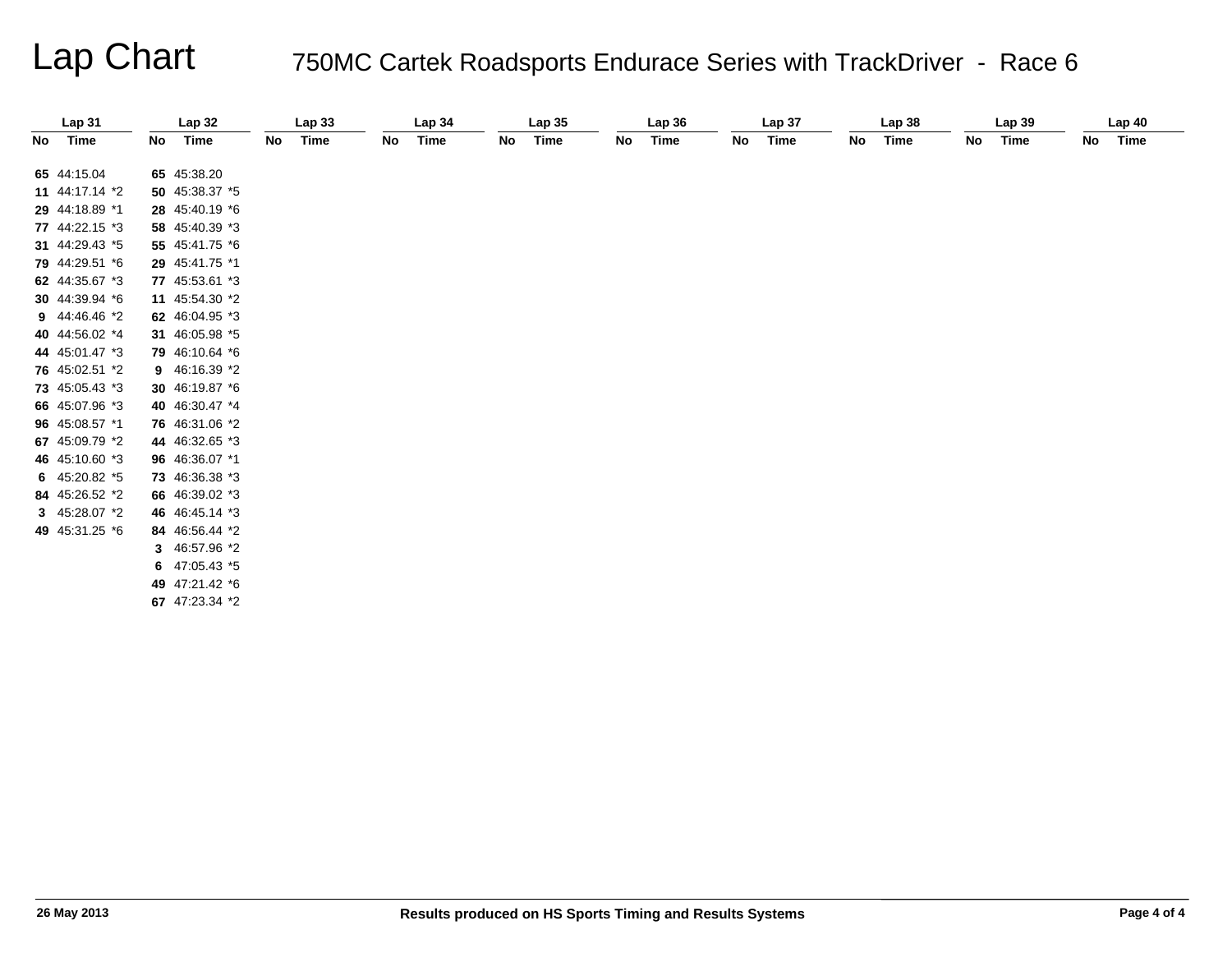## **750MC Cartek Roadsports Endurace Series with TrackDriver**

| 3  |                     | <b>Michael WELLS</b>            |                           |                         |                                     |                                       |                                             |                           |                            |                                     |                                     |
|----|---------------------|---------------------------------|---------------------------|-------------------------|-------------------------------------|---------------------------------------|---------------------------------------------|---------------------------|----------------------------|-------------------------------------|-------------------------------------|
|    |                     |                                 |                           |                         |                                     |                                       |                                             |                           |                            |                                     |                                     |
|    | Lap<br>$\mathbf{1}$ | $\blacksquare$<br>1:41.65       | $\overline{2}$<br>1:32.65 | $\mathbf{3}$<br>1:30.06 | $\overline{\phantom{0}}$<br>1:30.56 | $5\phantom{.0}$<br>1:30.36            | 6<br>1:30.08                                | $\overline{7}$<br>1:31.08 | 8<br>1:31.90               | $\overline{9}$<br>1:29.94           | 10<br>1:30.67                       |
|    | 11                  | 1:30.79                         | 1:31.79                   | 1:30.65                 | 2:54.84                             | 1:34.28                               | 1:32.16                                     | 1:30.05                   | 1:30.60                    | 1:30.27                             | 1:30.30                             |
|    | 21                  | 1:29.75                         | 1:30.08                   | 1:30.52                 | 1:29.97                             | 1:30.45                               | 1:29.50                                     | 1:29.59                   | 1:33.09                    | 1:30.44                             | 1:29.89                             |
| 6  |                     | <b>Peter GEAKE</b>              |                           |                         |                                     |                                       |                                             |                           |                            |                                     |                                     |
|    |                     | $\sim$ 1                        | $\overline{2}$            | $\overline{\mathbf{3}}$ | $\overline{\phantom{a}}$            | $\overline{\phantom{0}}$ 5            | $\overline{\phantom{0}}$ 6                  | $\overline{7}$            | $\overline{\phantom{a}}$ 8 | $\overline{\phantom{a}}$            | $\overline{10}$                     |
|    | Lap<br>1            | 1:53.32                         | 1:37.90                   | 1:36.62                 | 1:36.88                             | 1:37.71                               | 1:38.03                                     | 1:38.91                   | 1:37.69                    | 1:36.31                             | 1:37.00                             |
|    | 11                  | 1:36.71                         | 1:36.07                   | 1:37.28                 | 1:35.95                             | 1:35.89                               | 1:36.09                                     | 3:10.99                   | 2:00.52                    | 1:45.18                             | 1:44.44                             |
|    | 21                  | 1:45.10                         | 1:44.61                   | 1:43.39                 | 1:48.21                             | 1:43.25                               | 1:46.77                                     | 1:44.61                   |                            |                                     |                                     |
| 8  |                     | <b>Paul McERLEAN</b>            |                           |                         |                                     |                                       |                                             |                           |                            |                                     |                                     |
|    | Lap                 | $\sim$ 1                        | $\sim$ 2                  | $\overline{\mathbf{3}}$ | $\overline{\mathbf{4}}$             | 5 <sup>5</sup>                        | $\overline{\phantom{0}}$ 6                  | $\overline{7}$            | $\overline{\phantom{a}}$ 8 | $\overline{\phantom{a}}$            | $\overline{10}$                     |
|    | $1 \quad$           | 1:50.85                         | 1:35.21                   | 1:43.75                 | 1:35.05                             | 1:36.72                               | 1:33.90                                     | 1:35.81                   | 1:33.51                    | 1:33.78                             | 1:32.00                             |
|    | 11                  | 1:33.22                         | 1:33.92                   | 1:32.00                 | 1:32.24                             | 4:37.16                               | 1:42.01                                     | 1:37.20                   | 1:35.00                    | 1:33.48                             | 1:37.57                             |
|    | 21                  | 1:33.91                         | 1:34.88                   | 1:36.02                 | 1:33.70                             |                                       |                                             |                           |                            |                                     |                                     |
| 9  |                     | <b>Rob BOSTON</b>               |                           |                         |                                     |                                       |                                             |                           |                            |                                     |                                     |
|    | Lap                 | $\sim$ 1                        | $\overline{2}$            | $\overline{\mathbf{3}}$ | $\overline{\phantom{0}}$            | 5 <sub>5</sub>                        | $\overline{\phantom{0}}$ 6                  | $\overline{7}$            | 8                          | $\overline{9}$                      | $\overline{10}$                     |
|    | $1 \quad$           | 1:39.32                         | 1:29.58                   | 1:29.90                 | 1:28.38                             | 1:28.48                               | 1:27.92                                     | 1:29.48                   | 1:28.86                    | 1:28.25                             | 1:28.67                             |
|    | 11                  | 1:28.85                         | 1:28.33                   | 2:44.59                 | 1:36.62                             | 1:30.68                               | 1:29.39                                     | 1:28.00                   | 1:28.53                    | 1:29.49                             | 1:31.47                             |
|    | 21                  | 1:29.56                         | 1:30.05                   | 1:29.45                 | 1:30.81                             | 1:31.32                               | 1:28.70                                     | 1:31.32                   | 1:30.97                    | 1:29.49                             | 1:29.93                             |
| 11 |                     | <b>Ken CULVERWELL</b>           |                           |                         |                                     |                                       |                                             |                           |                            |                                     |                                     |
|    | Lap                 | $\sim$ 1                        | $\overline{\mathbf{2}}$   | $\overline{\mathbf{3}}$ | $\overline{\mathbf{4}}$             | $5\phantom{.0}$                       | $\overline{\phantom{0}}$ 6                  | $\overline{7}$            | 8                          | $\overline{9}$                      | 10                                  |
|    | 1                   | 1:35.47                         | 1:29.36                   | 1:29.17                 | 1:28.56                             | 1:29.01                               | 1:26.95                                     | 1:26.30                   | 1:27.85                    | 1:28.34                             | 1:25.93                             |
|    | 11                  | 1:26.17                         | 2:53.40                   | 1:32.31                 | 1:26.83                             | 1:28.87                               | 1:27.69                                     | 1:30.10                   | 1:27.77                    | 1:28.12                             | 1:29.12                             |
|    | 21                  | 1:26.17                         | 1:26.34                   | 1:26.33                 | 1:26.74                             | 1:25.36                               | 1:25.76                                     | 1:29.17                   | 1:31.83                    | 1:42.12                             | 1:37.16                             |
| 22 |                     | <b>Martin TYMAN</b>             |                           |                         |                                     |                                       |                                             |                           |                            |                                     |                                     |
|    | Lap                 | $\sim$ 1                        | $\mathbf{2}$              | $\mathbf{3}$            | 4                                   | 5 <sup>5</sup>                        | 6                                           | $\mathbf{7}$              | 8                          | 9                                   | 10                                  |
|    |                     | 1   1:56.10   1:33.74   1:35.98 |                           |                         |                                     |                                       | 1:33.18  1:32.45  1:30.36  1:31.04  1:34.45 |                           |                            | 1:32.87                             | 1:32.69                             |
|    | 11                  | 1:31.67                         | 1:31.88                   | 1:34.23                 | 1:28.95                             | 3:01.29                               | 1:39.70                                     | 1:35.46                   | 1:31.33                    | 1:58.06                             | 1:34.57                             |
|    | 21                  | 1:30.00                         | 1:29.62                   | 1:30.03                 | 1:36.04                             | 1:30.43                               |                                             |                           |                            |                                     |                                     |
| 25 |                     | <b>Graham TURNER</b>            |                           |                         |                                     |                                       |                                             |                           |                            |                                     |                                     |
|    | $1 \quad$           | Lap 1 2 3 4<br>1:39.32          | 1:32.16                   | 1:29.73                 | 1:31.48                             | $\overline{\phantom{1}}$ 5<br>1:31.14 | 1:29.40                                     | $6$ $7$ $8$<br>1:31.92    | 1:34.04                    | $\overline{\phantom{a}}$<br>1:33.91 | $\overline{\mathbf{10}}$<br>1:30.40 |
|    | 11                  | 2:55.16                         | 1:39.36                   | 1:28.88                 | 1:29.54                             | 1:30.46                               | 1:35.90                                     | 1:34.01                   | 1:30.98                    |                                     |                                     |
| 28 |                     | <b>Sean HURLEY</b>              |                           |                         |                                     |                                       |                                             |                           |                            |                                     |                                     |
|    | Lap                 | $\sim$ $\sim$ 1                 |                           | $2 \t 3$                | $\overline{\mathbf{4}}$             | $\overline{\phantom{0}}$ 5            |                                             | $6 \qquad \qquad 7$       | $\overline{\mathbf{8}}$    | $\overline{\phantom{a}}$            | $\overline{\mathbf{10}}$            |
|    | $1 \quad$           | 1:56.26                         | 1:42.19                   | 1:42.84                 | 1:40.85                             | 1:41.79                               | 1:41.08                                     | 1:41.61                   | 1:40.50                    | 1:41.84                             | 1:40.60                             |
|    | 11                  | 1:41.37                         | 3:19.03                   | 1:48.85                 | 1:40.88                             | 1:39.68                               | 1:39.96                                     | 1:41.19                   | 1:38.82                    | 1:39.55                             | 1:39.17                             |
|    | 21                  | 1:40.12                         | 1:40.10                   | 1:41.31                 | 1:40.00                             | 1:40.82                               | 1:39.78                                     |                           |                            |                                     |                                     |

### **LAP TIMES - Race 6**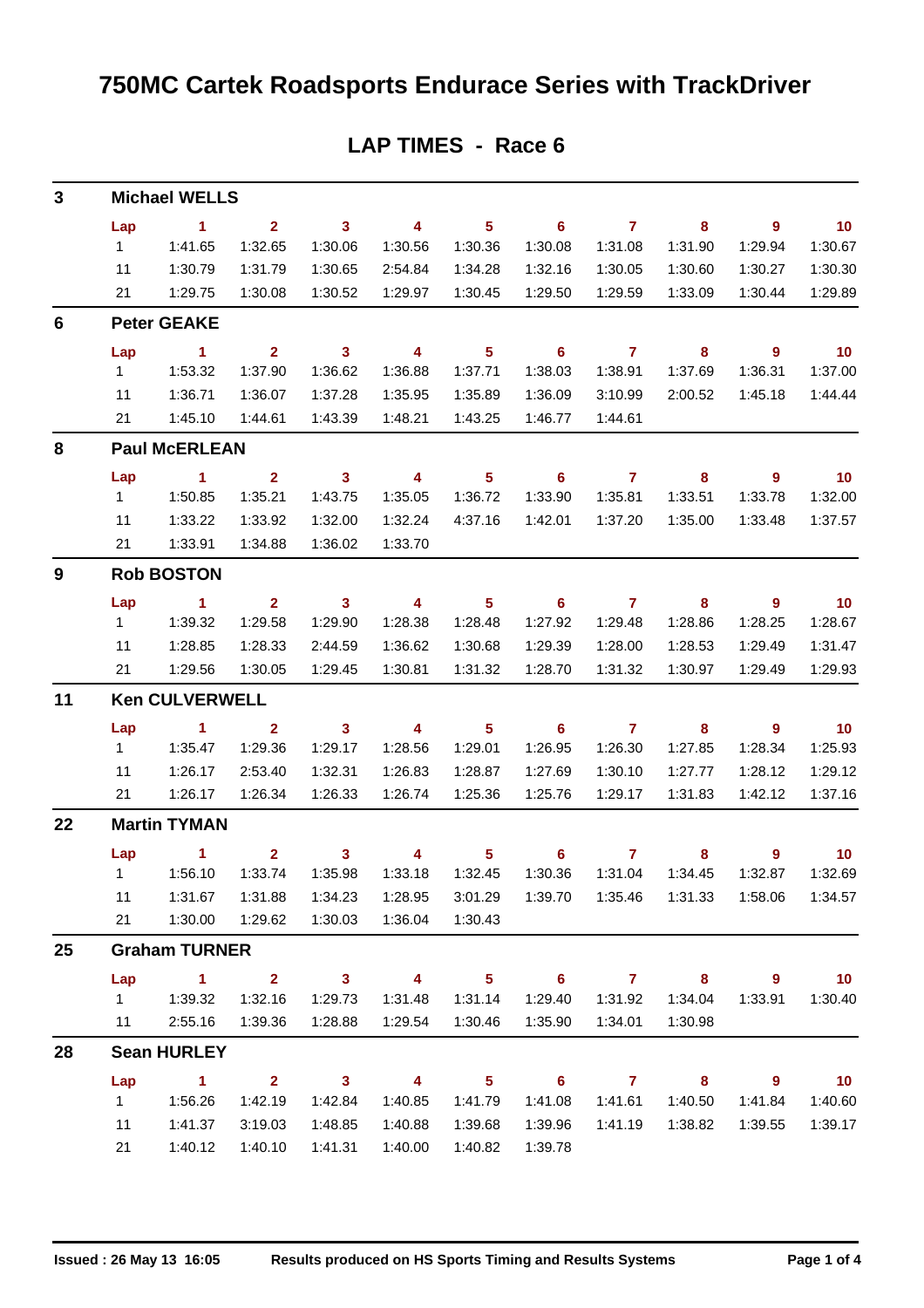| 29 | <b>Alric KITSON</b>     |                      |                         |                            |                          |                            |                            |                |                |                          |                   |  |
|----|-------------------------|----------------------|-------------------------|----------------------------|--------------------------|----------------------------|----------------------------|----------------|----------------|--------------------------|-------------------|--|
|    | Lap                     | $\blacksquare$ 1     | $\overline{2}$          | $\overline{\mathbf{3}}$    | $\overline{4}$           | 5 <sub>5</sub>             | $\overline{\phantom{0}}$ 6 | $\overline{7}$ | 8              | $\overline{\phantom{a}}$ | $\overline{10}$   |  |
|    | $1 \quad$               | 1:31.26              | 1:23.81                 | 1:29.36                    | 1:24.65                  | 1:25.53                    | 1:25.36                    | 1:25.03        | 1:25.42        | 1:25.69                  | 1:25.83           |  |
|    | 11                      | 1:25.93              | 1:31.13                 | 1:29.53                    | 1:24.57                  | 1:24.89                    | 2:49.78                    | 1:31.02        | 1:26.42        | 1:24.10                  | 1:25.09           |  |
|    | 21                      | 1:24.14              | 1:25.26                 | 1:24.04                    | 1:25.80                  | 1:23.91                    | 1:23.29                    | 1:25.89        | 1:24.20        | 1:23.36                  | 1:24.60           |  |
|    | 31                      | 1:22.86              |                         |                            |                          |                            |                            |                |                |                          |                   |  |
| 30 | <b>Clare RUTHERFORD</b> |                      |                         |                            |                          |                            |                            |                |                |                          |                   |  |
|    | Lap                     | $\blacksquare$ 1     | $\mathbf{2}$            | $\overline{\mathbf{3}}$    | $\overline{4}$           | $\overline{\phantom{0}}$ 5 | $6 \overline{7}$           |                | 8              | $\overline{\phantom{a}}$ | $\overline{10}$   |  |
|    | $1 \quad$               | 1:59.49              | 1:44.01                 | 1:43.03                    | 1:41.83                  | 1:41.99                    | 1:43.83                    | 1:44.21        | 1:43.64        | 1:42.69                  | 1:46.37           |  |
|    | 11                      | 3:12.73              | 1:49.12                 | 1:45.98                    | 1:45.05                  | 1:42.30                    | 1:40.72                    | 1:44.55        | 1:46.27        | 1:40.98                  | 1:39.26           |  |
|    | 21                      | 1:42.02              | 1:39.98                 | 1:39.77                    | 1:39.69                  | 1:40.43                    | 1:39.93                    |                |                |                          |                   |  |
| 31 | <b>Craig HAMILTON</b>   |                      |                         |                            |                          |                            |                            |                |                |                          |                   |  |
|    | Lap                     | $\sim$ 1             | $\overline{\mathbf{2}}$ | $\overline{\mathbf{3}}$    | $\overline{\mathbf{4}}$  | 5 <sub>5</sub>             | $\overline{\phantom{0}}$ 6 | $\overline{7}$ | $\bf{8}$       | 9                        | $\overline{10}$   |  |
|    | $1 \quad$               | 1:56.82              | 1:41.52                 | 1:36.01                    | 1:36.65                  | 1:36.55                    | 1:37.03                    | 1:36.55        | 1:36.90        | 1:37.20                  | 1:37.65           |  |
|    | 11                      | 1:38.16              | 3:09.66                 | 1:44.34                    | 1:35.47                  | 1:38.21                    | 1:37.13                    | 1:38.60        | 1:45.47        | 1:35.94                  | 1:35.81           |  |
|    | 21                      | 1:35.83              | 1:36.15                 | 1:49.88                    | 1:40.21                  | 1:38.26                    | 1:37.43                    | 1:36.55        |                |                          |                   |  |
| 36 | <b>Neil PLANT</b>       |                      |                         |                            |                          |                            |                            |                |                |                          |                   |  |
|    | Lap                     | $\sim$ 1             | $2^{\circ}$             | 3 <sup>7</sup>             | $\overline{4}$           | 5 <sup>1</sup>             | 6                          | $\mathbf{7}$   | 8              | 9                        | $-10$             |  |
|    |                         |                      |                         | 1:28.73  1:29.37           | 1:28.65                  | 1:29.47                    | 1:28.83                    | 1:27.60        | 1:30.18        | 1:29.15                  | 1:29.49           |  |
| 40 | <b>Charles BEST</b>     |                      |                         |                            |                          |                            |                            |                |                |                          |                   |  |
|    | Lap                     | $\sim$ 1             | 2 <sup>7</sup>          | $\overline{\mathbf{3}}$    | $\overline{\phantom{a}}$ | 5 <sup>1</sup>             | $\overline{\phantom{0}}$ 6 | $\overline{7}$ | 8              | $\overline{9}$           | $\overline{10}$   |  |
|    | $1 \quad$               | 1:50.51              | 1:35.55                 | 1:36.09                    | 1:37.26                  | 1:37.35                    | 1:37.55                    | 1:37.11        | 1:37.17        | 1:37.74                  | 1:38.10           |  |
|    | 11                      | 1:36.04              | 1:35.77                 | 2:55.99                    | 1:43.13                  | 1:35.63                    | 1:35.63                    | 1:34.56        | 1:36.81        | 1:34.34                  | 1:34.30           |  |
|    | 21                      | 1:35.04              | 1:35.64                 | 1:35.38                    | 1:37.03                  | 1:35.74                    | 1:35.80                    | 1:34.76        | 1:34.45        |                          |                   |  |
| 44 | <b>Michael WATSON</b>   |                      |                         |                            |                          |                            |                            |                |                |                          |                   |  |
|    | Lap                     | $\blacktriangleleft$ | $\overline{2}$          | 3 <sup>1</sup>             | $\overline{4}$           | 5 <sub>1</sub>             | 6                          | $\overline{7}$ | 8              | $\overline{9}$           | 10 <sub>1</sub>   |  |
|    | $1 \quad$               | 1:46.71              | 1:34.87                 | 1:32.39                    | 1:33.35                  | 1:33.73                    | 1:33.92                    | 1:31.45        | 1:32.39        | 1:32.56                  | 1:33.72           |  |
|    | 11                      | 1:32.80              | 1:32.89                 | 1:31.41                    | 3:02.37                  | 1:34.65                    | 1:33.47                    | 1:31.38        | 1:31.09        | 1:31.76                  | 1:29.55           |  |
|    | 21                      | 1:30.33              |                         | 1:31.14  1:31.15           | 1:32.15                  | 1:31.29                    | 1:33.71                    | 1:32.39        | 1:42.85        | 1:31.18                  |                   |  |
| 46 | <b>Guy HUFFORD</b>      |                      |                         |                            |                          |                            |                            |                |                |                          |                   |  |
|    | Lap                     | $\blacktriangleleft$ | 2 <sup>7</sup>          | $\overline{\phantom{a}}$ 3 | $\overline{4}$           | 5 <sup>1</sup>             | $\overline{\phantom{0}}$ 6 | $\overline{7}$ | 8              | 9                        | 10                |  |
|    | $1 \quad$               | 1:45.50              | 1:37.45                 | 1:32.89                    | 1:33.73                  | 1:32.39                    | 1:34.20                    | 1:32.07        | 1:32.28        | 1:32.98                  | 1:33.64           |  |
|    | 11                      | 2:51.78              | 1:38.69                 | 1:31.46                    | 1:31.69                  | 1:31.34                    | 1:32.39                    | 1:31.98        | 1:34.77        | 1:31.71                  | 1:31.50           |  |
|    | 21                      | 1:35.19              | 1:34.80                 | 1:34.79                    | 1:33.76                  | 1:34.00                    | 1:34.44                    | 1:34.95        | 1:34.23        | 1:34.54                  |                   |  |
| 49 | <b>Alexander MORGAN</b> |                      |                         |                            |                          |                            |                            |                |                |                          |                   |  |
|    | Lap                     | $\blacktriangleleft$ | $\overline{2}$          | $\overline{\mathbf{3}}$    | $\overline{\mathbf{4}}$  | 5 <sub>5</sub>             | $\overline{\phantom{0}}$ 6 | $\overline{7}$ | 8 <sup>°</sup> | 9                        | 10                |  |
|    | 1                       | 2:04.88              | 1:46.31                 | 1:44.16                    | 1:43.67                  | 1:44.92                    | 1:45.33                    | 1:44.63        | 1:43.41        | 1:44.09                  | 1:46.20           |  |
|    | 11                      | 1:45.08              | 1:44.95                 | 1:47.08                    | 1:47.06                  | 3:06.87                    | 1:52.50                    | 1:44.83        | 1:45.52        | 1:43.36                  | 1:45.12           |  |
|    | 21                      | 1:44.48              | 1:44.64                 | 1:44.38                    | 1:43.02                  | 1:44.76                    | 1:50.17                    |                |                |                          |                   |  |
| 50 |                         | <b>Rob GILLHAM</b>   |                         |                            |                          |                            |                            |                |                |                          |                   |  |
|    | Lap                     | $\mathbf{1}$         | $\mathbf{2}$            | $\overline{\mathbf{3}}$    | $\overline{4}$           | 5 <sup>1</sup>             | $\overline{\phantom{0}}$ 6 | $\overline{7}$ | 8              | $\overline{\phantom{a}}$ | $\blacksquare$ 10 |  |
|    | 1                       | 2:00.90              | 1:38.27                 | 1:42.93                    | 1:40.79                  | 1:35.99                    | 1:36.93                    | 1:35.52        | 1:38.95        | 1:35.26                  | 1:36.65           |  |
|    | 11                      | 1:39.21              | 4:48.52                 | 1:37.35                    | 1:37.49                  | 1:35.30                    | 1:35.50                    | 1:37.44        | 1:37.38        | 1:35.35                  | 1:35.91           |  |
|    | 21                      |                      | 1:35.53                 | 1:35.16                    | 1:34.83                  | 1:33.54                    | 1:40.19                    | 1:37.48        |                |                          |                   |  |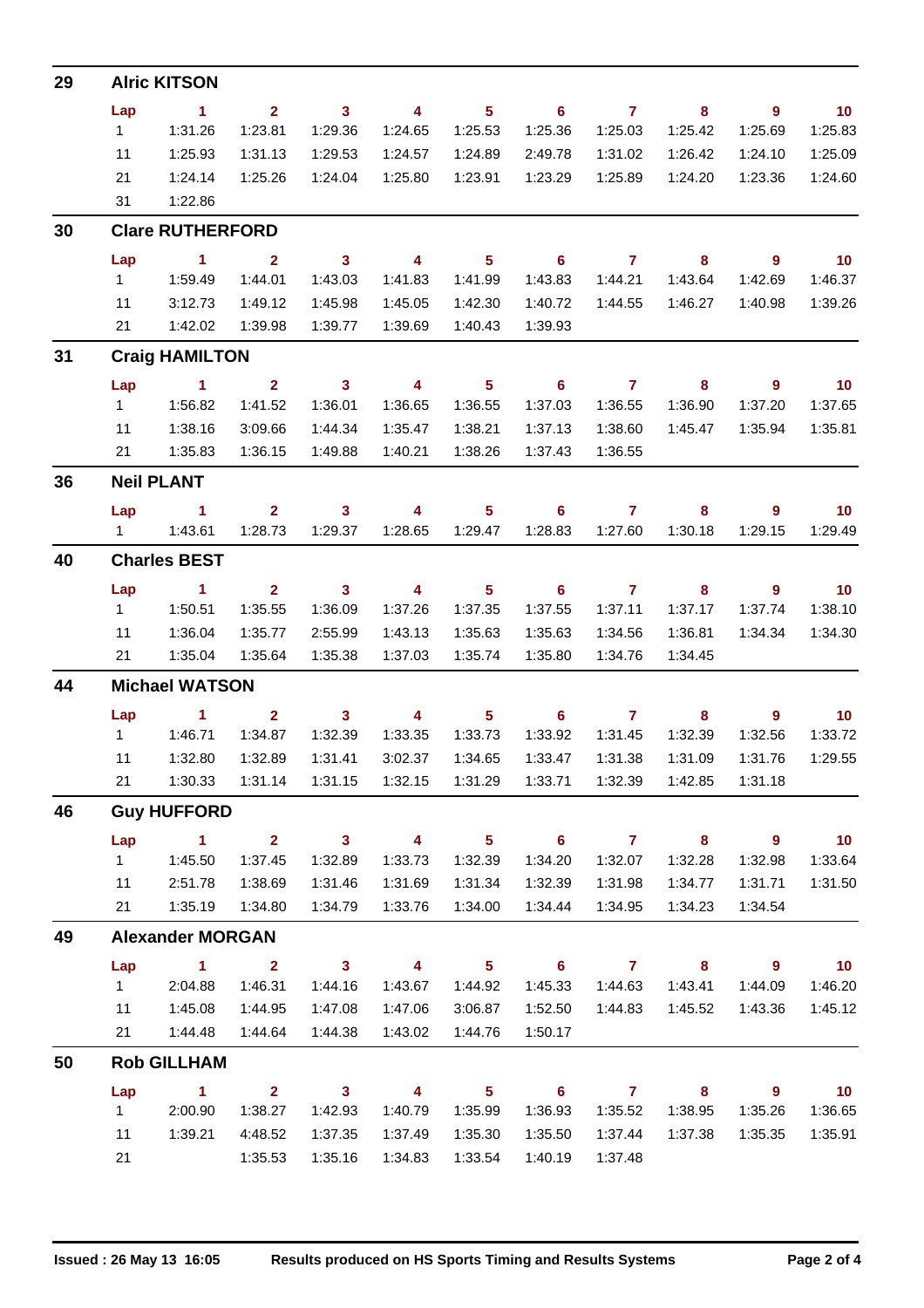| 55 | <b>Alexander BAGNALL</b> |                      |                         |                            |                          |                            |                            |                |                            |                          |                          |
|----|--------------------------|----------------------|-------------------------|----------------------------|--------------------------|----------------------------|----------------------------|----------------|----------------------------|--------------------------|--------------------------|
|    | Lap                      | $\blacktriangleleft$ | $\overline{2}$          | $\mathbf{3}$               | $\overline{\mathbf{4}}$  | $\overline{\phantom{0}}$ 5 | $\overline{\phantom{0}}$ 6 | $\overline{7}$ | 8                          | $\overline{9}$           | $\overline{10}$          |
|    | 1                        | 2:00.99              | 1:41.91                 | 1:39.98                    | 1:40.71                  | 1:41.37                    | 1:41.14                    | 1:41.83        | 1:39.79                    | 1:42.31                  | 1:40.47                  |
|    | 11                       | 1:41.19              | 1:41.51                 | 3:06.06                    | 1:45.35                  | 1:41.86                    | 1:40.57                    | 1:42.69        | 1:41.41                    | 1:40.98                  | 1:40.11                  |
|    | 21                       | 1:43.72              | 1:44.21                 | 1:40.03                    | 1:40.71                  | 1:41.53                    | 1:39.32                    |                |                            |                          |                          |
| 58 | <b>Michael COMBER</b>    |                      |                         |                            |                          |                            |                            |                |                            |                          |                          |
|    | Lap                      | $\sim$ 1             | $\overline{\mathbf{2}}$ | $\overline{\mathbf{3}}$    | $\overline{\mathbf{4}}$  | $\overline{\phantom{0}}$ 5 | $\overline{\phantom{0}}$ 6 | $\overline{7}$ | $\overline{\phantom{0}}$ 8 | $\overline{\phantom{a}}$ | $\overline{10}$          |
|    | $1 \quad$                | 1:41.56              | 1:32.63                 | 1:31.40                    | 1:30.82                  | 1:31.07                    | 1:29.54                    | 1:29.85        | 1:32.21                    | 1:30.88                  | 1:29.57                  |
|    | 11                       | 1:30.87              | 1:31.05                 | 3:03.74                    | 1:38.80                  | 1:29.76                    | 1:30.34                    | 1:30.72        | 1:30.04                    | 1:33.53                  | 1:29.94                  |
|    | 21                       | 1:29.51              | 1:29.87                 | 1:30.71                    | 1:30.06                  | 1:29.63                    | 1:30.29                    | 1:30.01        | 1:31.36                    | 1:30.63                  |                          |
| 62 | lan WILSON               |                      |                         |                            |                          |                            |                            |                |                            |                          |                          |
|    | Lap                      | $\sim$ 1             | 2 <sup>1</sup>          | $\overline{\phantom{a}}$ 3 | $\overline{\phantom{a}}$ | 5 <sub>5</sub>             | 6                          | $\overline{7}$ | 8                          | $\overline{9}$           | $\overline{\mathbf{10}}$ |
|    | $1 \quad$                | 1:52.45              | 1:34.52                 | 1:33.26                    | 1:30.55                  | 1:30.51                    | 1:32.49                    | 1:30.98        | 1:32.92                    | 1:33.56                  | 1:34.56                  |
|    | 11                       | 1:36.15              | 1:30.73                 | 1:36.12                    | 1:30.35                  | 1:31.96                    | 3:03.99                    | 1:36.82        | 1:29.78                    | 1:32.01                  | 1:29.11                  |
|    | 21                       | 1:29.06              | 1:27.39                 | 1:29.89                    | 1:30.94                  | 1:29.30                    | 1:28.78                    | 1:28.18        | 1:29.31                    | 1:29.28                  |                          |
| 65 | <b>John PLANT</b>        |                      |                         |                            |                          |                            |                            |                |                            |                          |                          |
|    | Lap                      | $\sim$ 1             | $\overline{2}$          | $\overline{\mathbf{3}}$    | $\overline{4}$           | $5\phantom{.0}$            | $\overline{\phantom{0}}$ 6 | $\overline{7}$ | $\overline{\mathbf{8}}$    | $\overline{\phantom{a}}$ | $\overline{\mathbf{10}}$ |
|    | 1                        | 1:29.62              | 1:23.15                 | 1:29.81                    | 1:23.55                  | 1:23.43                    | 1:23.41                    | 1:23.24        | 1:23.32                    | 1:23.87                  | 1:22.90                  |
|    | 11                       | 1:25.23              | 2:21.71                 | 1:27.71                    | 1:24.06                  | 1:22.36                    | 1:21.88                    | 1:23.30        | 1:23.20                    | 1:22.61                  | 1:22.75                  |
|    | 21                       | 1:23.78              | 1:22.24                 | 1:22.93                    | 1:23.52                  | 1:22.36                    | 1:22.70                    | 1:23.04        | 1:23.28                    | 1:22.91                  | 1:22.92                  |
|    | 31                       | 1:24.25              | 1:23.16                 |                            |                          |                            |                            |                |                            |                          |                          |
| 66 | <b>Paul ARMITAGE</b>     |                      |                         |                            |                          |                            |                            |                |                            |                          |                          |
|    | Lap                      | $\sim$ 1             | $\overline{2}$          | $\overline{\mathbf{3}}$    | $\overline{4}$           | $5\phantom{.0}$            | $\overline{\phantom{0}}$ 6 | $\overline{7}$ | 8                          | 9                        | $\overline{10}$          |
|    | 1                        | 1:45.81              | 1:36.27                 | 1:34.55                    | 1:31.36                  | 1:31.54                    | 1:32.22                    | 1:33.97        | 1:32.97                    | 1:33.76                  | 1:34.38                  |
|    | 11                       | 1:32.87              | 1:32.93                 | 1:38.15                    | 2:58.00                  | 1:36.62                    | 1:32.14                    | 1:31.43        | 1:34.27                    | 1:36.14                  | 1:32.40                  |
|    | 21                       | 1:30.88              | 1:31.61                 | 1:30.93                    | 1:34.34                  | 1:31.86                    | 1:31.82                    | 1:32.17        | 1:32.57                    | 1:31.06                  |                          |
| 67 | <b>Rob HORSFIELD</b>     |                      |                         |                            |                          |                            |                            |                |                            |                          |                          |
|    |                          | Lap $1$ 2            |                         | 3                          |                          |                            | 4 5 6 7                    |                |                            | 9                        | 10                       |
|    | 1                        | 1:39.87              | 1:29.42                 | 1:28.38                    | 1:27.49                  | 1:27.70                    |                            |                | 1:27.96                    | 1:28.19                  | 1:28.15                  |
|    | 11                       | 1:28.81              | 2:55.53                 | 1:32.24                    | 1:27.65                  | 1:26.63                    | 1:28.53                    | 1:27.82        | 1:28.04                    | 1:31.15                  | 1:31.87                  |
|    | 21                       | 1:29.34              | 1:30.15                 | 1:29.69                    | 1:33.02                  | 1:29.70                    | 1:28.55                    | 1:31.47        | 1:32.66                    | 1:52.23                  | 2:13.55                  |
| 73 | <b>Mark BOWD</b>         |                      |                         |                            |                          |                            |                            |                |                            |                          |                          |
|    | Lap                      | $\sim$ 1             | $\overline{\mathbf{2}}$ | $\overline{\mathbf{3}}$    | $\overline{\mathbf{4}}$  | $\overline{\phantom{0}}$ 5 |                            | $6$ $7$ $8$    |                            | $\overline{\phantom{a}}$ | $\overline{10}$          |
|    | $1 \quad$                | 1:48.43              | 1:33.36                 | 1:31.96                    | 1:32.16                  | 1:32.27                    | 1:32.38                    | 1:33.18        | 1:32.93                    | 1:32.41                  | 1:34.55                  |
|    | 11                       | 1:33.03              | 1:34.67                 | 1:33.00                    | 1:31.23                  | 3:00.96                    | 1:39.24                    | 1:31.53        | 1:33.07                    | 1:36.92                  | 1:30.67                  |
|    | 21                       | 1:31.08              | 1:31.98                 | 1:32.89                    | 1:34.52                  | 1:31.18                    | 1:31.79                    | 1:31.04        | 1:33.00                    | 1:30.95                  |                          |
| 76 | <b>Patrick MORTELL</b>   |                      |                         |                            |                          |                            |                            |                |                            |                          |                          |
|    | Lap                      | $\sim$ 1             | $\overline{\mathbf{2}}$ | $\overline{\mathbf{3}}$    | $\sim$ 4                 | $\overline{\phantom{0}}$ 5 | $\overline{\phantom{a}}$ 6 | $7$ 8          |                            | $\overline{\phantom{a}}$ | $\overline{10}$          |
|    | $1 \quad$                | 1:39.84              | 1:27.44                 | 1:28.04                    | 1:27.30                  | 1:27.69                    | 1:27.74                    | 1:27.75        | 1:27.89                    | 1:28.39                  | 1:26.47                  |
|    | 11                       | 1:26.79              | 1:27.76                 | 1:30.16                    | 3:15.14                  | 1:37.62                    | 1:32.57                    | 1:30.19        | 1:29.17                    | 1:29.19                  | 1:29.77                  |
|    | 21                       | 1:28.65              | 1:29.65                 | 1:28.36                    | 1:30.40                  | 1:28.75                    | 1:30.31                    | 1:29.90        | 1:30.23                    | 1:29.35                  | 1:28.55                  |
| 77 | <b>John WILSON</b>       |                      |                         |                            |                          |                            |                            |                |                            |                          |                          |
|    | Lap                      | $\sim$ 1             | $2 \t 3$                |                            | $\overline{\mathbf{4}}$  | $\overline{\phantom{0}}$ 5 | $\overline{\phantom{a}}$ 6 | $7 \t 8$       |                            | $\overline{\phantom{a}}$ | $\overline{10}$          |
|    |                          |                      | 1:30.62                 | 1:30.37                    | 1:30.87                  | 1:30.00                    | 1:30.40                    | 1:31.77        | 1:30.99                    | 1:30.12                  | 1:29.69                  |
|    | 11                       | 1:30.67              | 1:30.36                 | 1:29.88                    | 2:55.10                  | 1:35.52                    | 1:33.60                    | 1:31.64        | 1:33.24                    | 1:31.34                  | 1:31.23                  |
|    | 21                       | 1:31.72              | 1:30.90                 | 1:31.58                    | 1:33.07                  | 1:34.99                    | 1:32.96                    | 1:32.95        | 1:32.24                    | 1:31.46                  |                          |